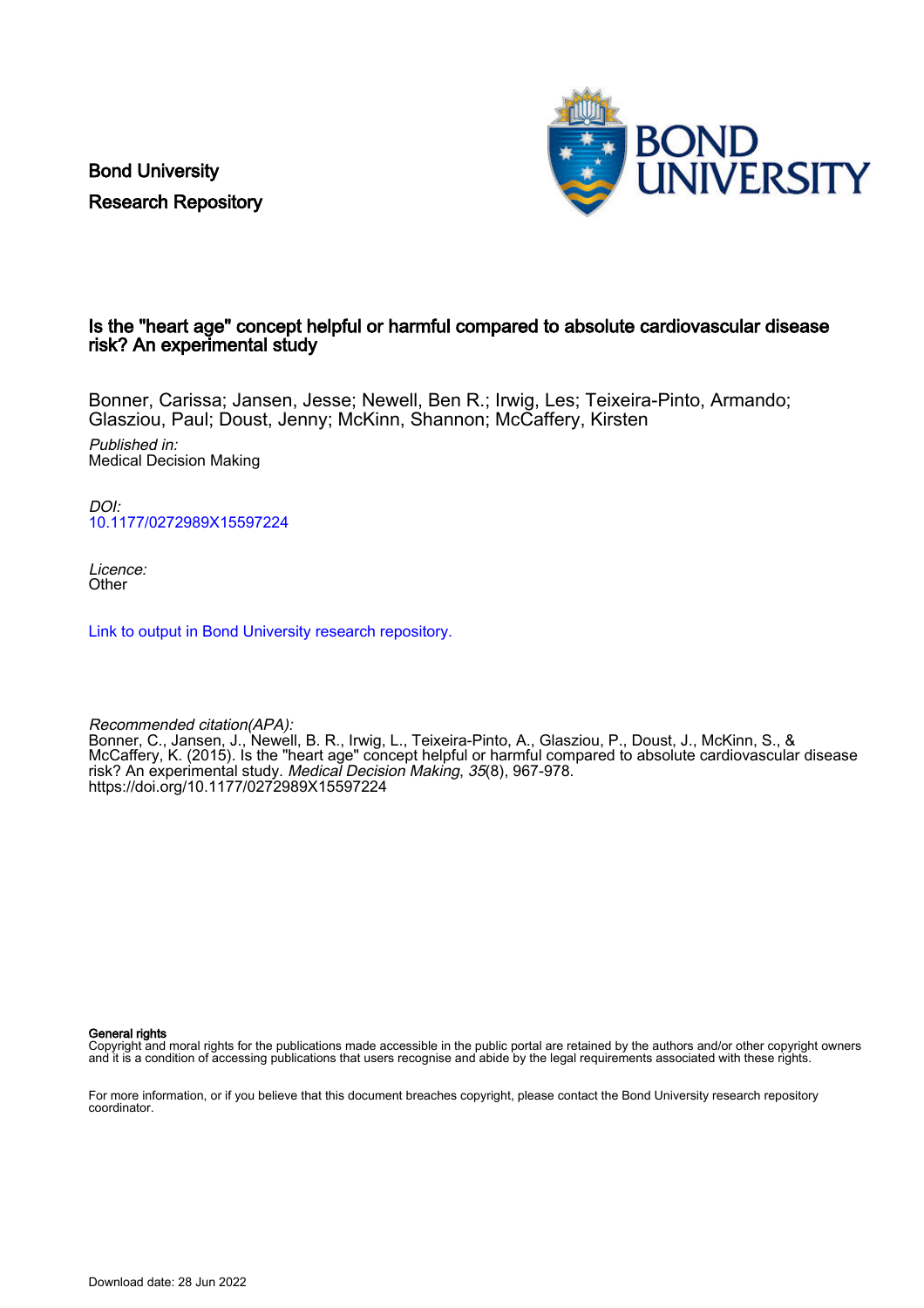# **Title: Is the 'heart age' concept helpful or harmful compared to absolute cardiovascular disease risk? An experimental study**

Running head: Heart age versus absolute CVD risk

Authors: Ms Carissa Bonner, MPH<sup>1,2</sup>, Dr Jesse Jansen, PhD<sup>1,2</sup>, A/Prof Ben R Newell, PhD<sup>3</sup>, Prof Les Irwig, MBBS, PhD<sup>1</sup>, Dr Armando Teixeira-Pinto, PhD<sup>1</sup>, Prof Paul Glasziou, MBBS, PhD<sup>1,4</sup>, Prof Jenny Doust, MBBS, PhD<sup>1,4</sup>, Miss Shannon McKinn, MIPH<sup>1,2</sup>, A/Prof Kirsten McCaffery, PhD<sup>1,2</sup>

- 1. Screening and Test Evaluation Program (STEP), Sydney School of Public Health, The University of Sydney, NSW 2006, Australia.
- 2. Centre for Medical Psychology and Evidence-based Decision-making (CeMPED), The University of Sydney, NSW 2006, Australia
- 3. School of Psychology, University of New South Wales, NSW 2052, Australia.
- 4. Faculty of Health Sciences and Medicine, Bond University, QLD 4229, Australia.

Correspondence to: A/Prof Kirsten McCaffery, kirsten.mccaffery@sydney.edu.au

Word count: 4571

Financial support for this study was provided in part by a Vanguard Grant (No. 100225) from the National Heart Foundation of Australia, and in part by a Program Grant awarded to the Screening and Test Evaluation Program (STEP; No. 633003) from the National Health and Medical Research Council (NHMRC). The funding agreements ensured the authors' independence in designing the study, interpreting the data, writing, and publishing the report.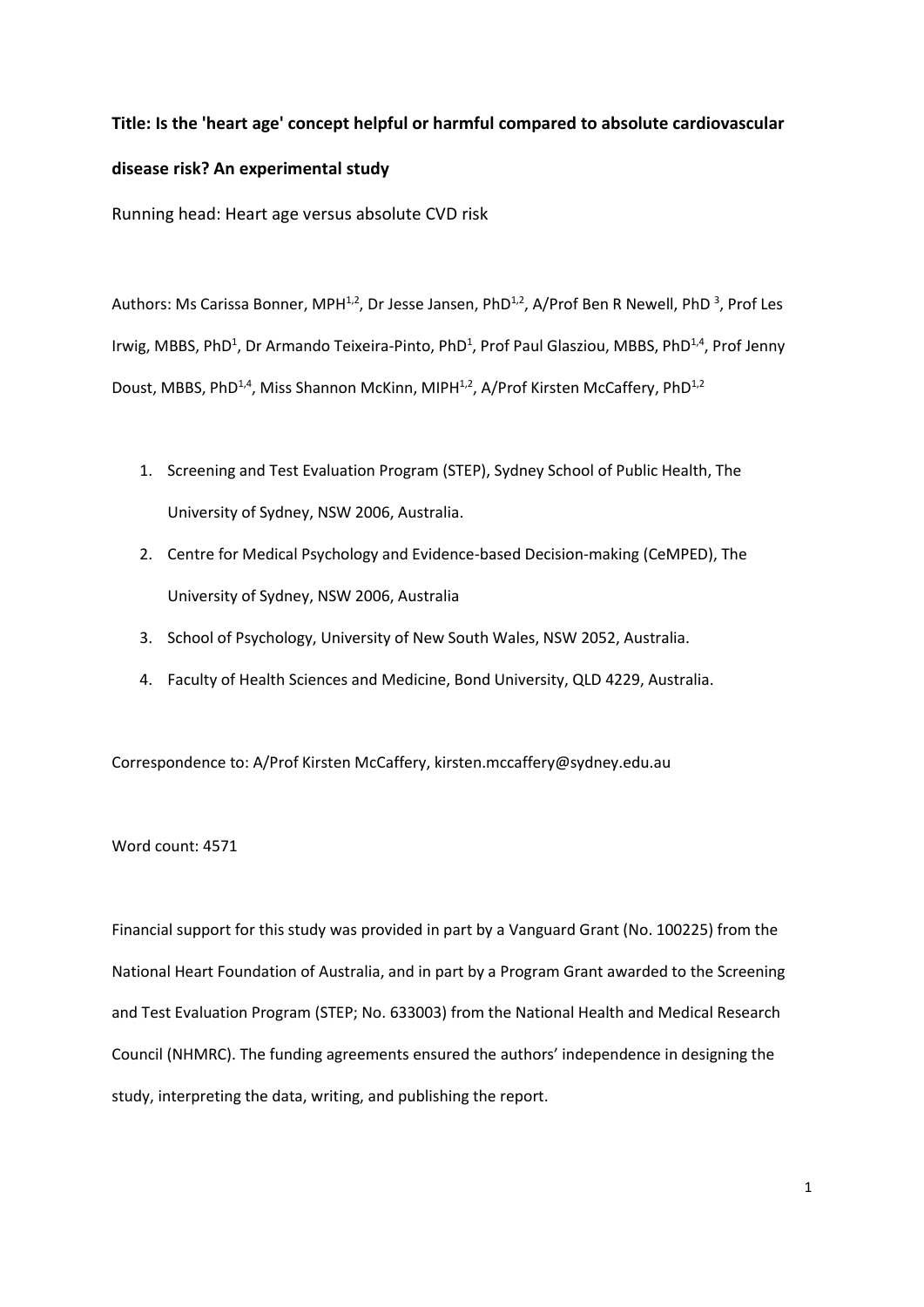**The final, definitive version of this paper has been published in Medical Decision Making 35(8), published by SAGE Publishing, All rights reserved. DOI:** [10.1177/0272989X15597224](http://dx.doi.org/10.1177%2F0272989X15597224)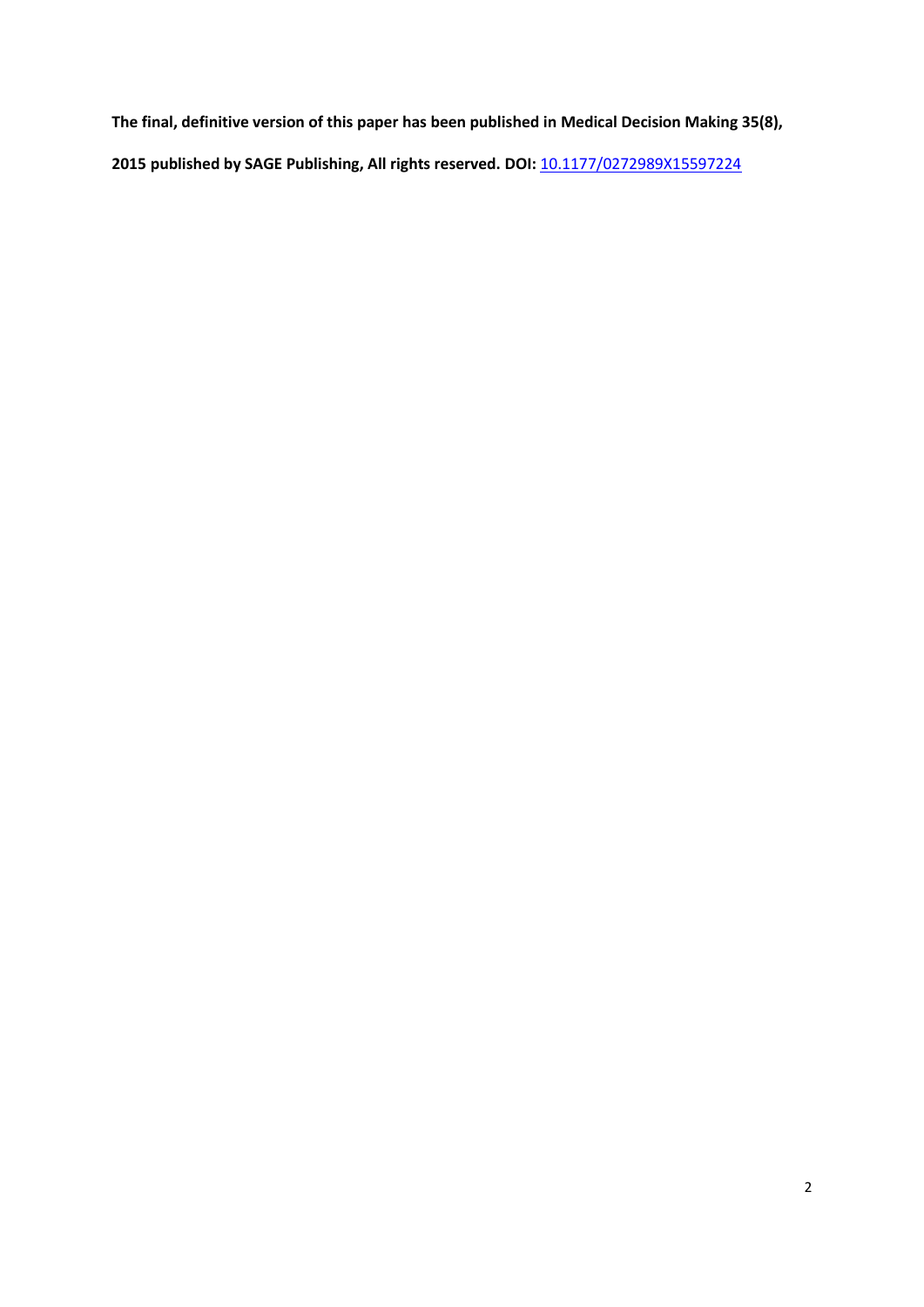#### **ABSTRACT**

**Background:** Cardiovascular disease (CVD) prevention guidelines are generally based on the absolute risk of a CVD event, but there is increasing interest in using 'heart age' to motivate lifestyle change when absolute risk is low. Previous studies have not compared heart age to 5-year absolute risk, or investigated the impact of younger heart age, graphical format and numeracy.

**Objective:** Compare heart age versus 5-year absolute risk on psychological/behavioural outcomes. **Design:** 2 (heart age, absolute risk) x 3 (text only, bar graph, line graph) experiment.

**Setting:** Online.

**Participants:** 570 Australians aged 45-64 years, not taking CVD-related medication.

**Intervention:** CVD risk assessment.

**Measurements:** Intention to change lifestyle, recall, risk perception, emotional response, perceived credibility, lifestyle behaviours after 2 weeks.

**Results:** Most participants had lifestyle risk factors (95%) but low 5-year absolute risk (94%). Heart age did not improve lifestyle intentions/behaviours compared to absolute risk, was more often interpreted as a higher risk category by low risk participants (47% vs 23%), and decreased perceived credibility and positive emotional response. Overall, correct recall dropped from 65% to 24% after 2 weeks, with heart age recalled better than absolute risk at 2 weeks (32% vs 16%). These results were found across younger/older heart age result, graphical format and numeracy.

**Limitations:** Communicating CVD risk in a consultation rather than online may produce different results.

**Conclusions:** There is no evidence that heart age motivates lifestyle change more than 5-year absolute risk in individuals with low CVD risk. Five-year absolute risk may be a better way to explain CVD risk, since it is more credible, does not inflate risk perception, and is consistent with clinical guidelines that base lifestyle and medication recommendations on absolute risk.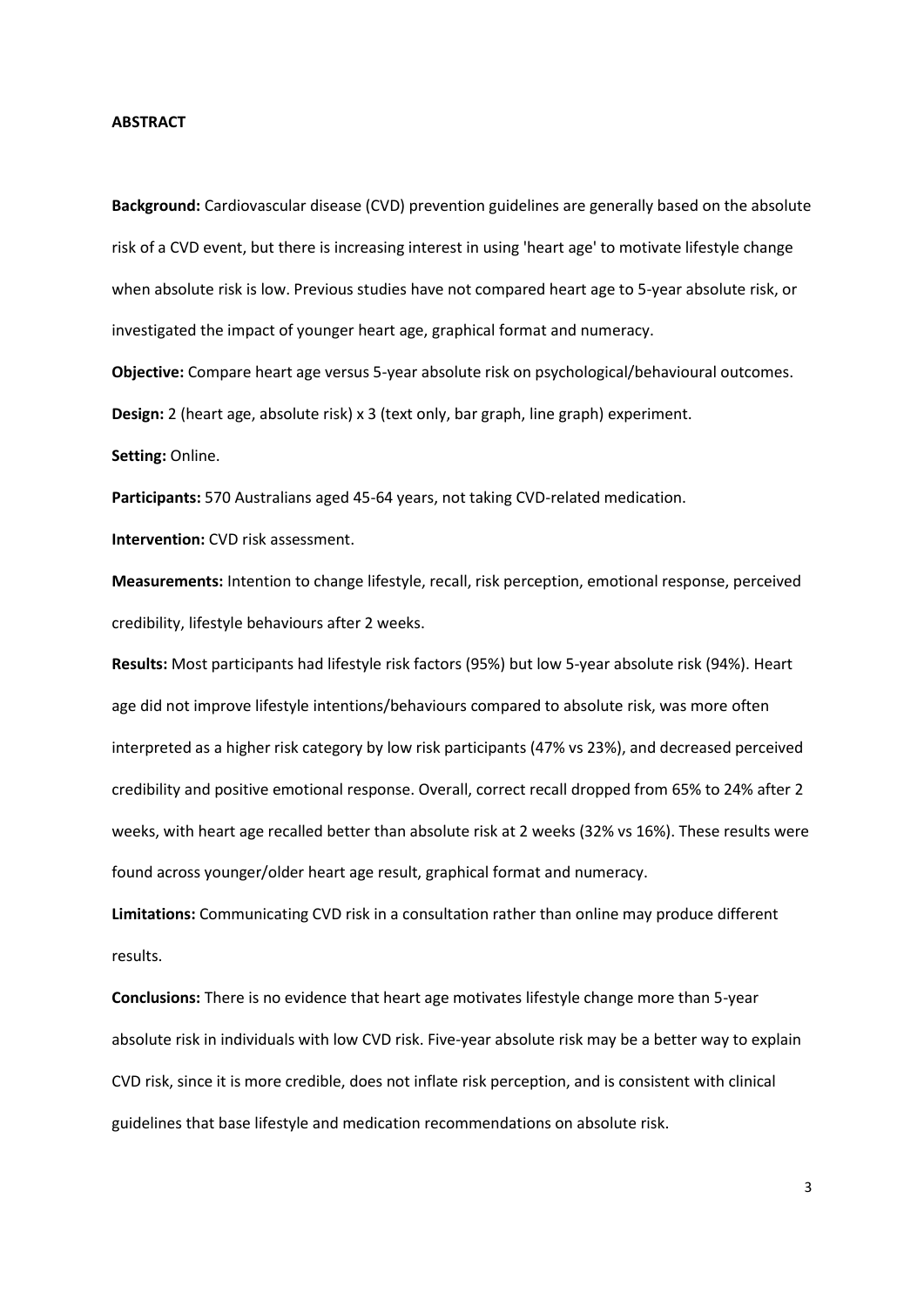#### **INTRODUCTION**

Clinical guidelines for cardiovascular disease (CVD) prevention generally base medication recommendations on the absolute risk of a CVD event rather than managing individual risk factors.<sup>1</sup> This is expressed as the short-term percentage risk of a cardiovascular event, usually over a 5 or 10 year timeframe. However, adherence to these guidelines is suboptimal around the world, $2$  and clinicians report difficulties communicating absolute risk to patients.<sup>3</sup> Research has established that percentages are poorly understood by both patients and clinicians.<sup>4, 5</sup> Moreover, the absolute risk concept may also undermine lifestyle change messages for patients with low short-term CVD risk but elevated risk factors that increase their lifetime risk.<sup>6,7</sup> To address concerns that the absolute risk approach may miss opportunities to intervene before absolute risk becomes high, recent clinical guidelines in the UK advocate the use of 'heart age' to communicate lifetime risk and motivate prevention measures when absolute risk is still low.<sup>8</sup>

Heart age is calculated by comparing an individual's current absolute risk to the age at which they would reach that absolute risk if they had 'ideal' risk factors (e.g. non-smoker, systolic blood pressure 120 mmHg, total/HDL cholesterol ratio 4).<sup>9</sup> Older heart age than current age indicates elevated but modifiable risk, even if the short-term absolute risk of a CVD event is low (see Box 1). Younger heart age indicates that current risk factors are even lower than 'ideal' levels. The New Zealand Heart Foundation introduced an online calculator to promote the use of absolute risk guidelines in 2010 including both short-term (5-year) absolute risk and heart age in a line graph format, showing how CVD risk will increase over time if current risk factors remain the same compared to if they were ideal. $9$  A pre-post study suggested that this tool may increase clinician understanding and confidence regarding the use of absolute risk, but patient outcomes were not assessed.<sup>10</sup> Recent clinical guidelines in the UK specifically advocate using heart age for lower risk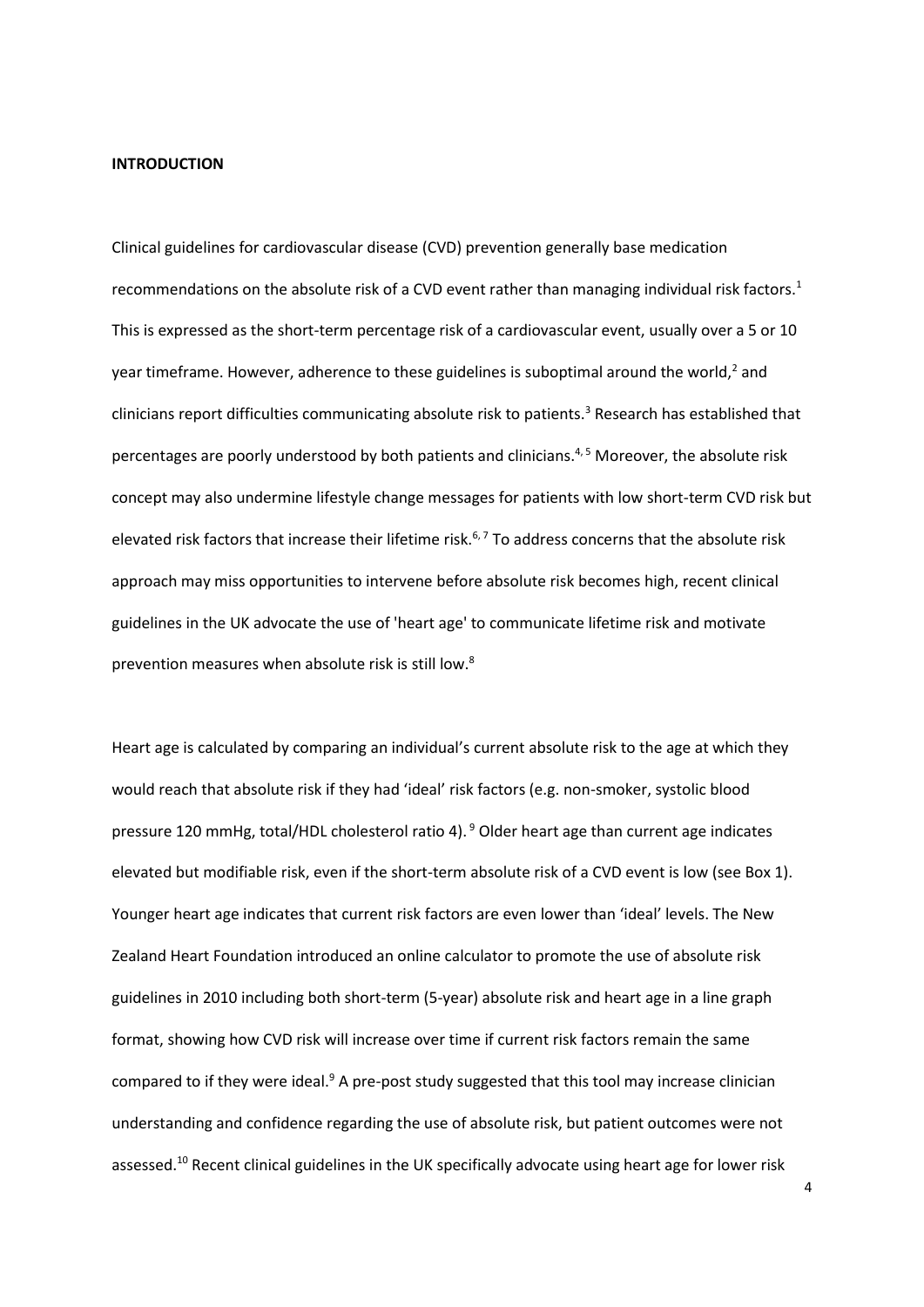patients and even include medication recommendations based on heart age.<sup>8</sup> The rationale for this change is that heart age reflects lifetime risk, and could potentially motivate patients with low short term risk to improve their lifestyle before their risk becomes high. However, there is little evidence that heart age is more effective than other risk formats, as previous studies have not directly compared it to 5 year absolute risk, and have not investigated the impact of being told younger compared to older heart age or graphical format.

Qualitative studies suggest that patients may prefer heart age over other formats but raise concerns about its negative emotional impact. A focus group study using hypothetical risk found that patients liked heart age but were concerned it may frighten people if higher than their current age.<sup>11</sup> A 'think aloud' study where patients used online CVD risk tools to calculate their actual heart age found that patients often misunderstand and discredit the results of heart age calculators, but they were prompted to consider lifestyle changes regardless of whether they believed the result or had a negative reaction to older heart age.<sup>12</sup> Quantitative studies suggest that heart age may be effective for motivating lifestyle change and reducing CVD risk factors, but there is little direct evidence that it is more effective than alternative risk formats. An experimental study found that heart age improved understanding of risk compared to 10-year absolute risk and had more emotional impact for younger people at higher risk. Emotional impact also mediated the relationship between risk level and intention to change lifestyle for both formats.<sup>13</sup> Comparison of heart age to 5-year absolute risk has not been addressed in previous studies, but a review of hypothetical absolute CVD risk formats suggests that shorter time frames (<10 years) may improve the accuracy of risk perception and increase intentions to change behaviour compared to longer time frames (10 years or more).<sup>14</sup> Clinical trials have found that risk communication including heart age, and the similar concept of lung age, can motivate behaviour change and improve risk factors, but these age-related formats were not directly compared to alternative risk formats.<sup>15, 16</sup>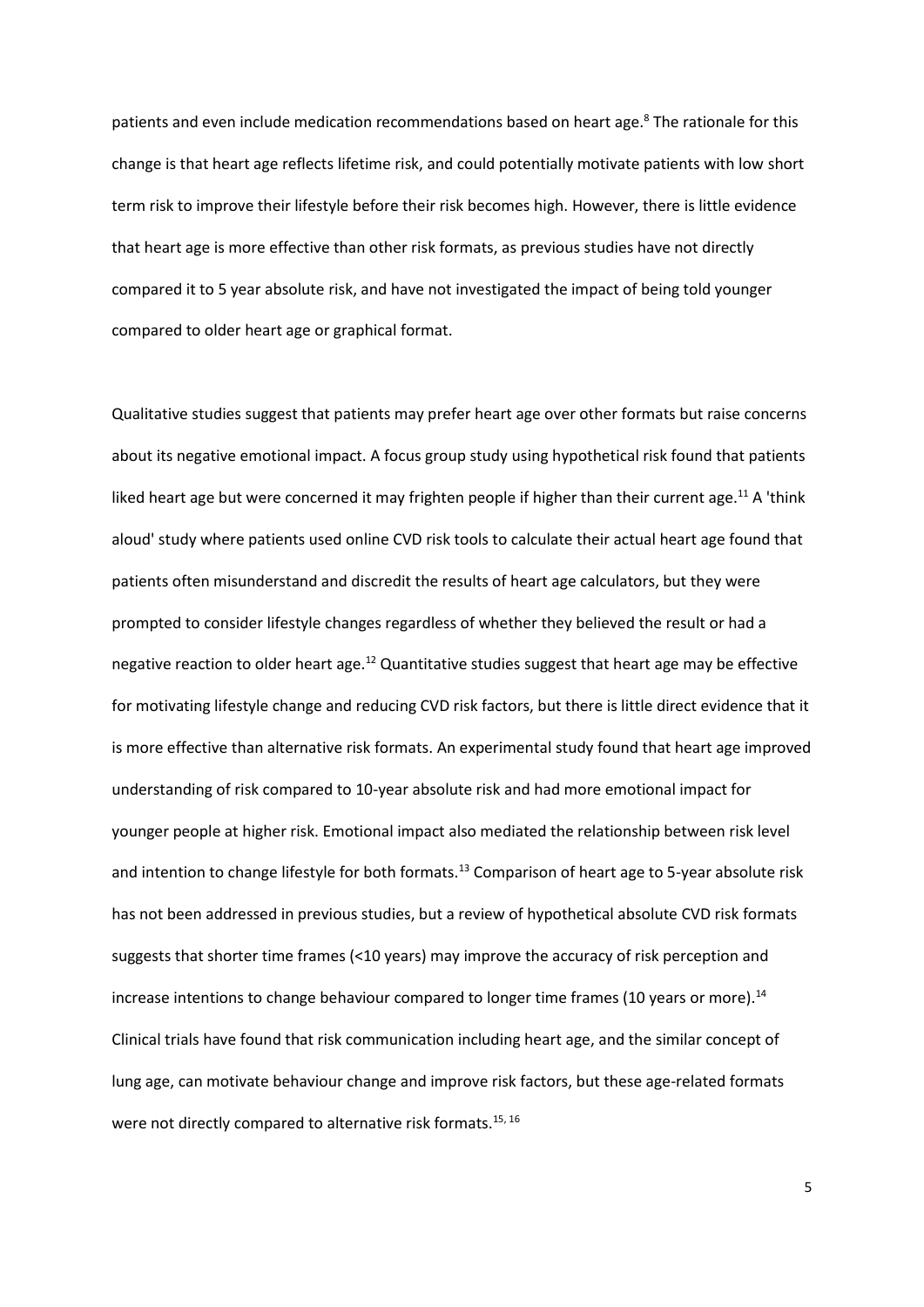There is no consensus on the 'best' way to present quantitative health risks in the broader risk communication literature, but the review of CVD risk formats mentioned above recommends graphical presentation.<sup>14</sup> Best practice guidelines suggest that graphical formats have mixed effects compared to text-only presentations, and their benefit may depend on individual differences in numeracy and literacy.<sup>17, 18</sup> However, there is some research to suggest that bar graphs and frequency-based icon arrays can be beneficial for understanding health risks, particularly for people with lower numeracy.<sup>19</sup> This effect may be due to reducing various cognitive errors in the interpretations of textual expressions of risk, such as denominator neglect.<sup>18, 20</sup> Since heart age is based on a comparison to ideal risk but does not directly relate to frequencies, bar graphs comparing actual versus ideal risk assessment results were used in this study, as an alternative to text only and line graph formats.

Previous research has not investigated the effect of heart age compared to 5-year absolute risk, which is currently used in Australian and New Zealand guidelines, charts, and online tools.<sup>9, 21</sup> Nor have there been any studies investigating the effect of communicating younger heart age, or presenting heart age in different graphical formats. This study aimed to address these gaps in the literature by experimentally testing the effect of heart age on psychological and behavioural outcomes compared to 5-year absolute risk in low (i.e., 5-year absolute risk of a CVD event <10%), to moderate risk (10-15% AR) patients, according to the Australian guidelines.

#### **METHOD**

#### **Design**

A 2 x 3 factorial design was used to investigate the effect of CVD risk format (5-year absolute risk, heart age) and different graphical formats (text only, text + bar graph, text + line graph) on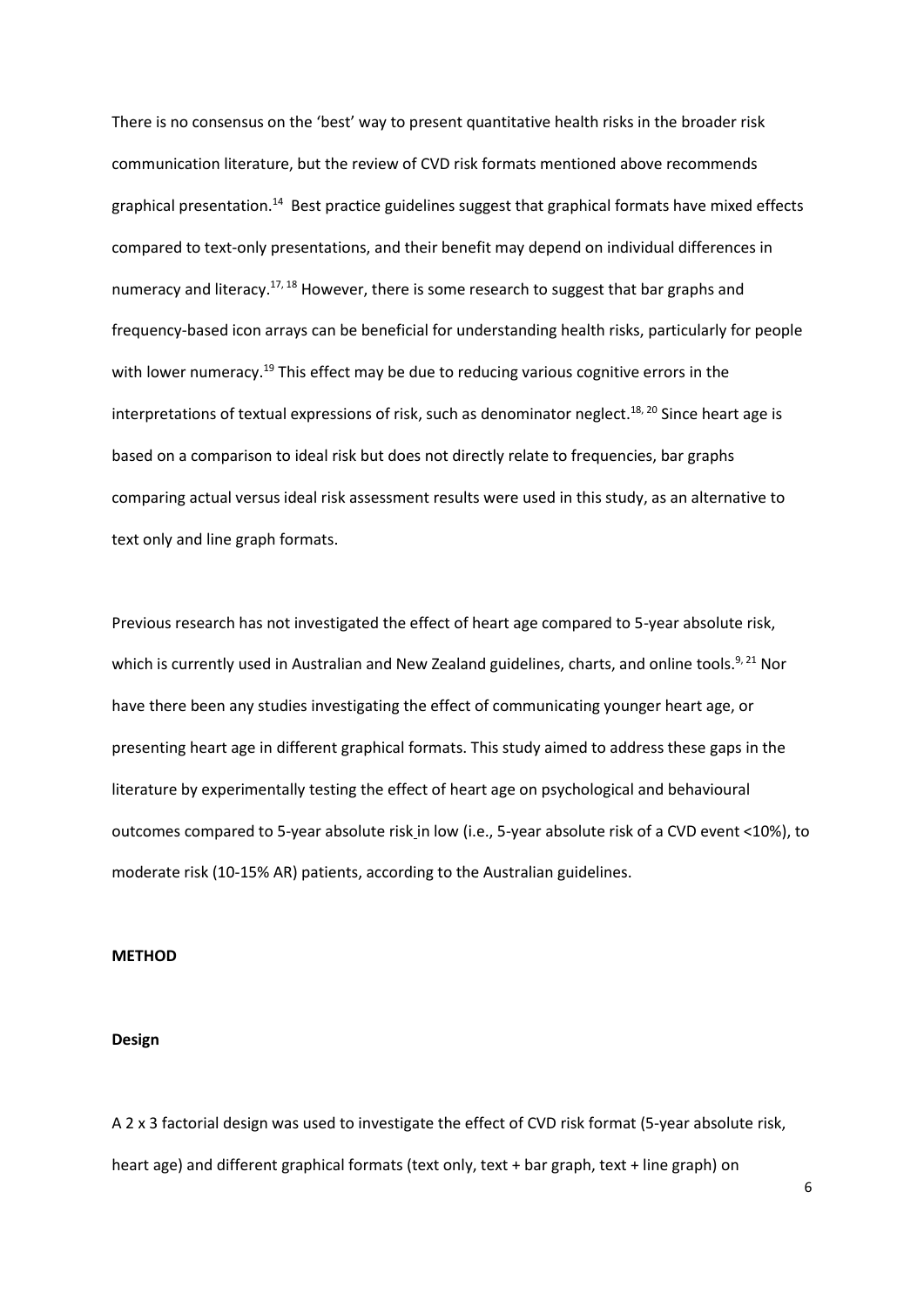psychological and behavioural outcomes. The full study protocol is provided in the supplementary material, including examples of all presented CVD risk formats. This paper focuses on the effect of heart age compared to 5-year absolute risk on the main outcomes of interest in previous heart age literature (recall, perceived risk category, emotional response, perceived credibility, intention to change lifestyle, and self-reported behaviour change). See Figure 1. Additional psychological outcomes were assessed to explore possible mechanisms for any effect of heart age on lifestyle intention (alternative risk perception measures: numerical risk, verbal risk, comparative risk, feeling of risk;<sup>22</sup> and illness representation measures: worry about heart disease, perceived control and timeline of heart disease, subjective understanding of heart disease<sup>23, 24</sup>). However, since the hypothesised effect of heart age on lifestyle intentions was not found, main effects and interactions between risk and graphical formats for these additional outcomes are reported as exploratory analyses in the supplementary material.

## [INSERT FIGURE 1]

#### **Sample size**

The a priori sample size calculation indicated that 85 participants per group, totalling 510 participants, would provide 90% power to detect a moderate effect size of d=0.5 (standardised difference) in the primary outcome of intention to change lifestyle as measured immediately post intervention, assuming a two-sided alpha of 0.05. We aimed to recruit 20% more cases to account for potential dropout at two week follow-up.

## **Recruitment**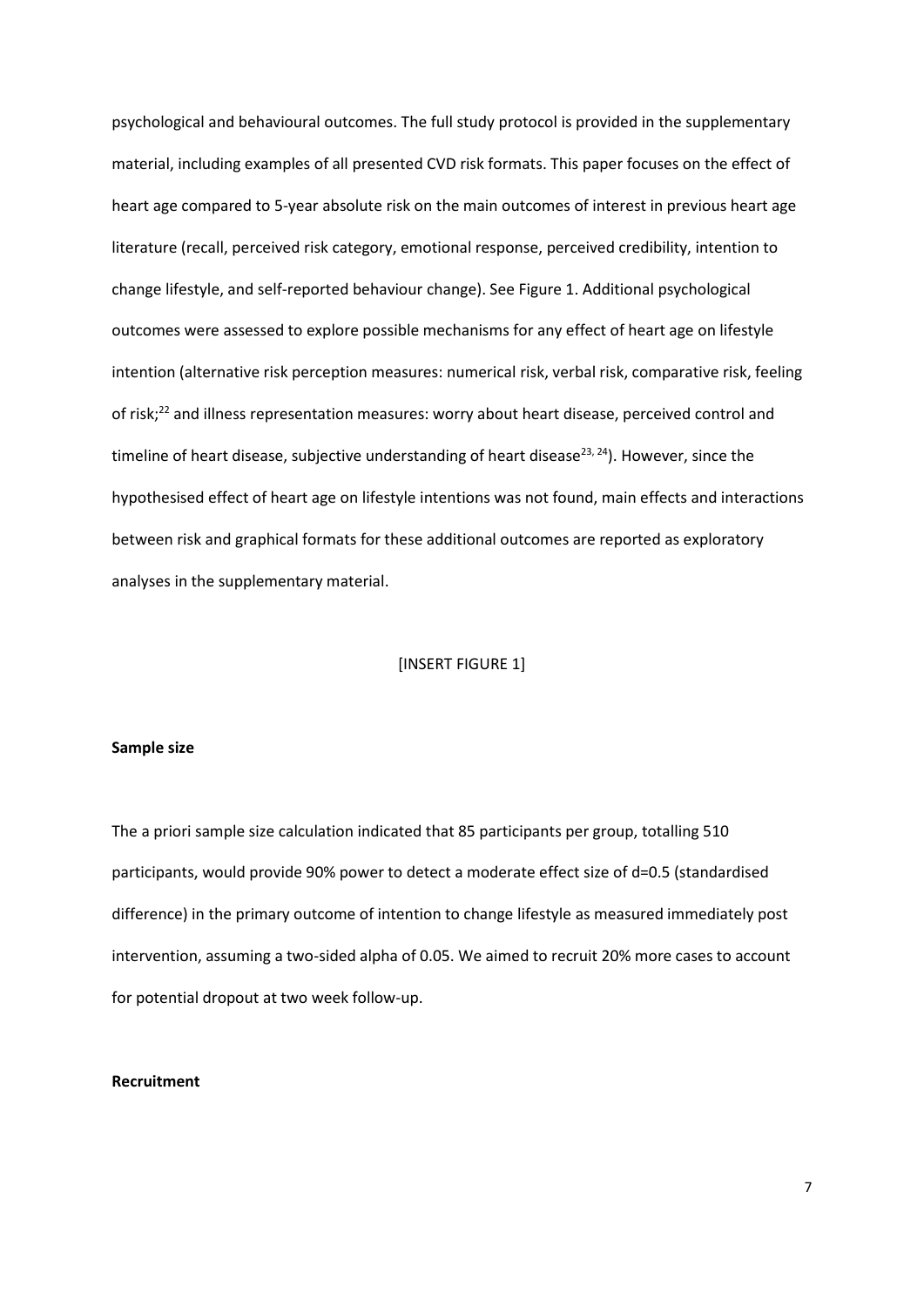A national Australian sample was recruited through a market research company (SSI: Survey Sampling International) in 2014. Sampling quotas were set to ensure equal participant numbers by gender and 5 year age group, since these are important determinants of CVD risk and we aimed to recruit participants with both younger and older heart age results at a range of ages. The eligibility criteria were being aged 45-64 years, not currently taking blood pressure or cholesterol-lowering medication, non-diabetic, not already known to be at high risk of CVD based on criteria in the Australian guidelines, and being able to read health-related information in English without help most of the time. Participants were recruited via email or by visiting the SSI website independently. They received points for participating in the study, which they could redeem for entry into prize draws through SSI's online system.

#### **Materials**

Participants completed a CVD risk assessment based on Australian absolute risk guidelines and the New Zealand Heart Foundation's approach to calculating heart age, using the 5-year Framingham risk equation<sup>9, 21, 25</sup> and determining heart age by comparing a participant's current absolute risk to the age at which they would reach that absolute risk if they had 'ideal' risk factors (i.e. non-smoker, systolic blood pressure 120 mmHg, total/HDL cholesterol ratio 4). If blood pressure or cholesterol were not known the average by age and gender was used based on data from non-diabetic participants who were not taking blood pressure or cholesterol-lowering medication in the AusDiab study: a longitudinal study of 11,000 people investigating diabetes prevalence in Australia.<sup>26</sup> If participants indicated that a health professional had told them their blood pressure and/or cholesterol was raised, one standard deviation was added to the average for their age and gender. An example of the text for different risk formats is provided in Box 1, with additional examples in Box 2, and graphical presentation formats provided in the supplementary material.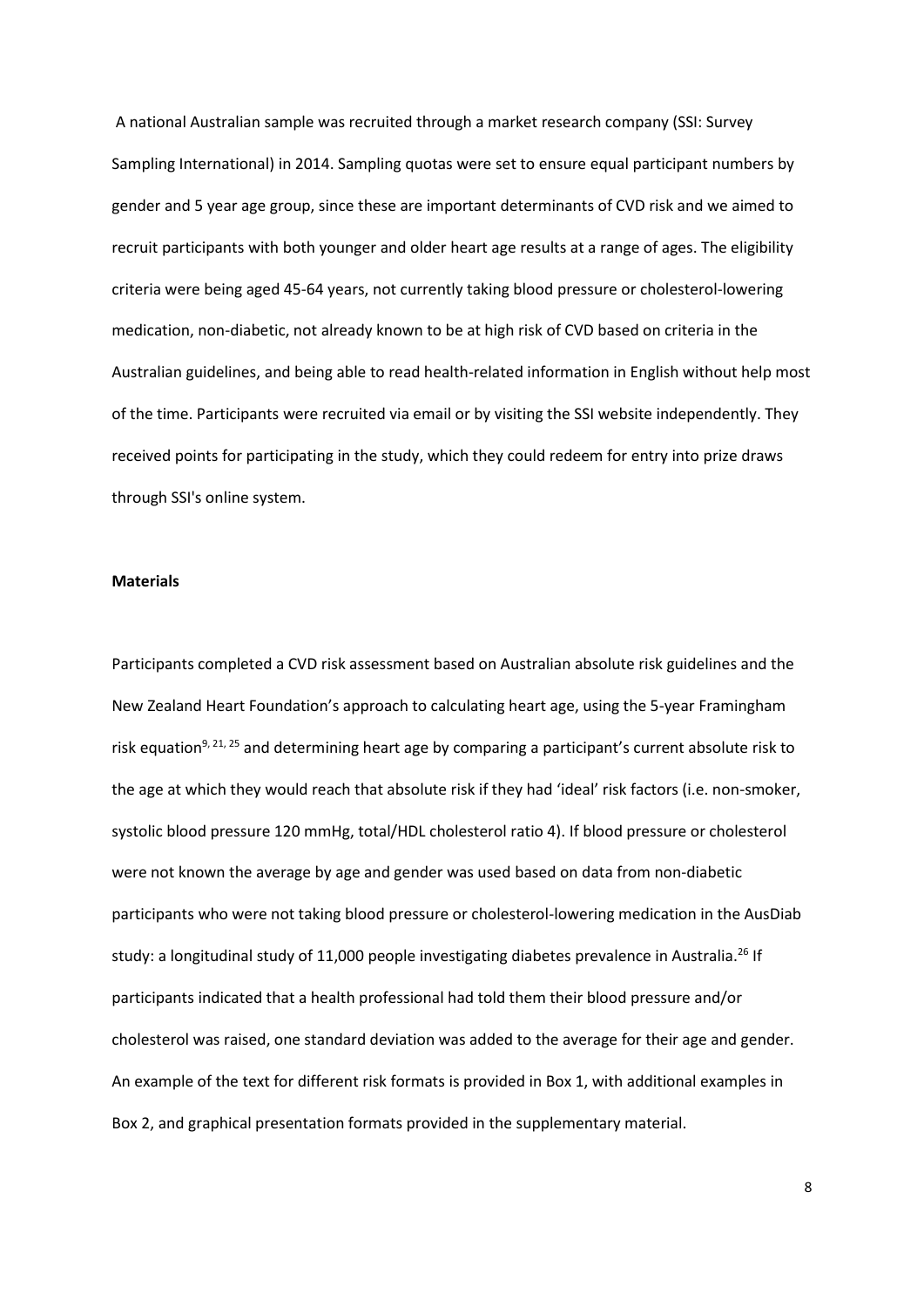## **Box 1. Example of randomised risk formats**

A 50 year old male smoker with blood pressure = 130/80mmHg and cholesterol ratio = 4 would be compared to a 50 year old male with 'ideal' risk factors (non-smoker, blood pressure = 120/80mmHg, cholesterol ratio = 4), and receive his results in one of the following formats, depending on which group he was randomised to (note: non-smokers did not receive information about quitting smoking; and heart age was set to a maximum of 74, in line with the Framingham model used in Australian guidelines and the New Zealand heart age tool).

## *Absolute risk group:*

"Your risk of having a heart attack or stroke in the next 5 years is 8%. If you stopped smoking and had lower blood pressure and cholesterol, your risk would be 3%. You can reduce your blood pressure and cholesterol by quitting smoking, improving your diet and increasing physical activity."

## *Heart age group:*

"Your heart age is 66, 16 years older than you. If you stopped smoking and had lower blood pressure and cholesterol, your heart age would be 50, the same as your current age. You can reduce your blood pressure and cholesterol by quitting smoking, improving your diet and increasing physical activity."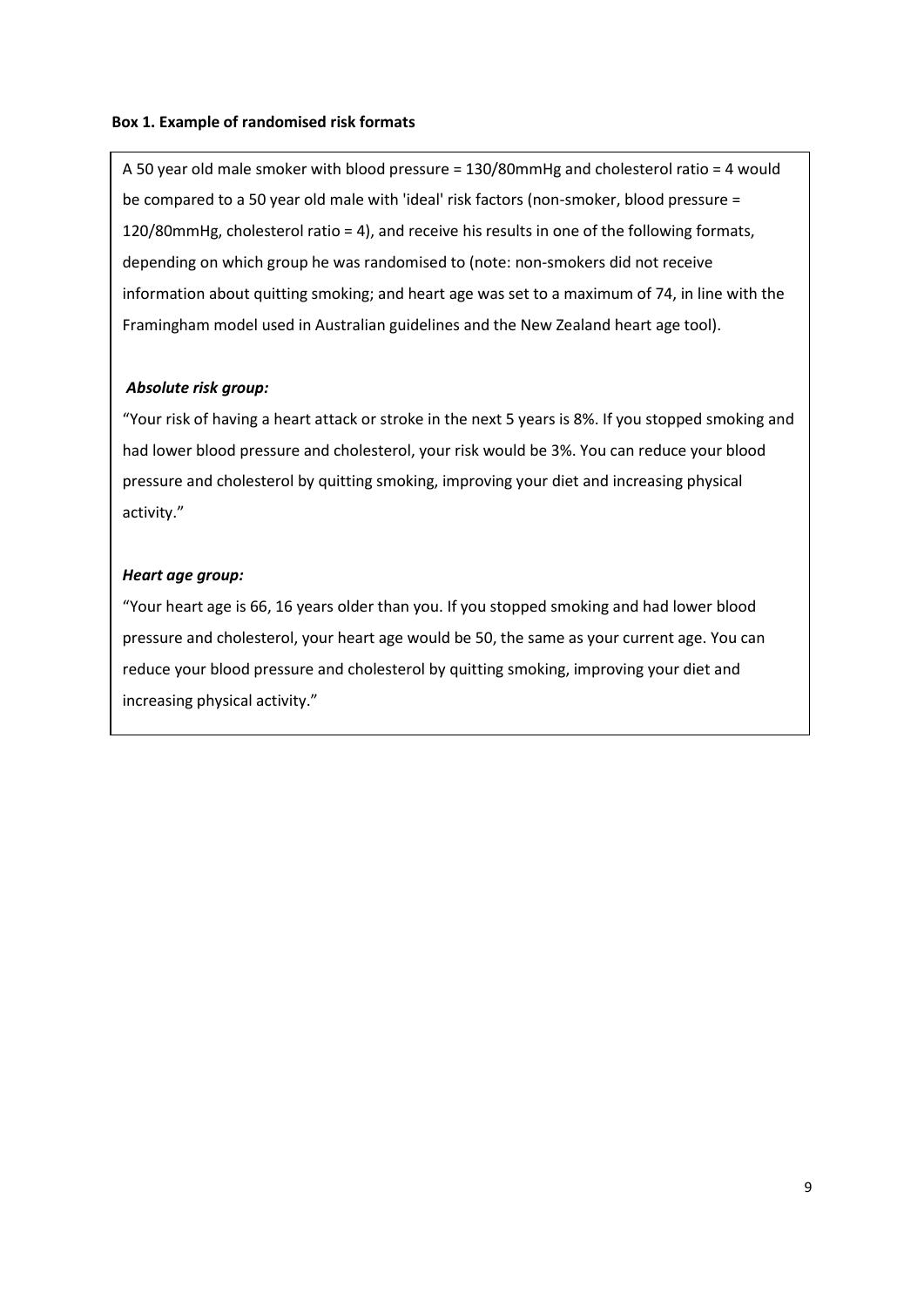## **Box 2. Example of text results**

All participants received their results in text format, with the exact wording depending on their randomised risk format (percentage risk or heart age), whether their calculated heart age result was older, the same or younger than their current age, and whether they were a smoker or not.

# *Older heart age result than current age, percentage risk format, non-smoker:*

"Your risk of having a heart attack or stroke in the next 5 years is 5%. If you had lower blood pressure and cholesterol, your risk would be 2%. You can reduce your blood pressure and cholesterol by improving your diet and increasing physical activity."

# *Older heart age result than current age, percentage risk format, smoker:*

"Your risk of having a heart attack or stroke in the next 5 years is 17%. If you stopped smoking and had lower blood pressure and cholesterol, your risk would be 5%. You can reduce your blood pressure and cholesterol by quitting smoking, improving your diet and increasing physical activity."

# *Same heart age result as current age, heart age format:*

"Your heart age is 48, the same as your current age. Congratulations, this is the ideal result for your age and gender."

# *Younger heart age result than current age, heart age format:*

"Your heart age is 45, 3 years younger than you. Congratulations, this is even better than the ideal result for your age and gender."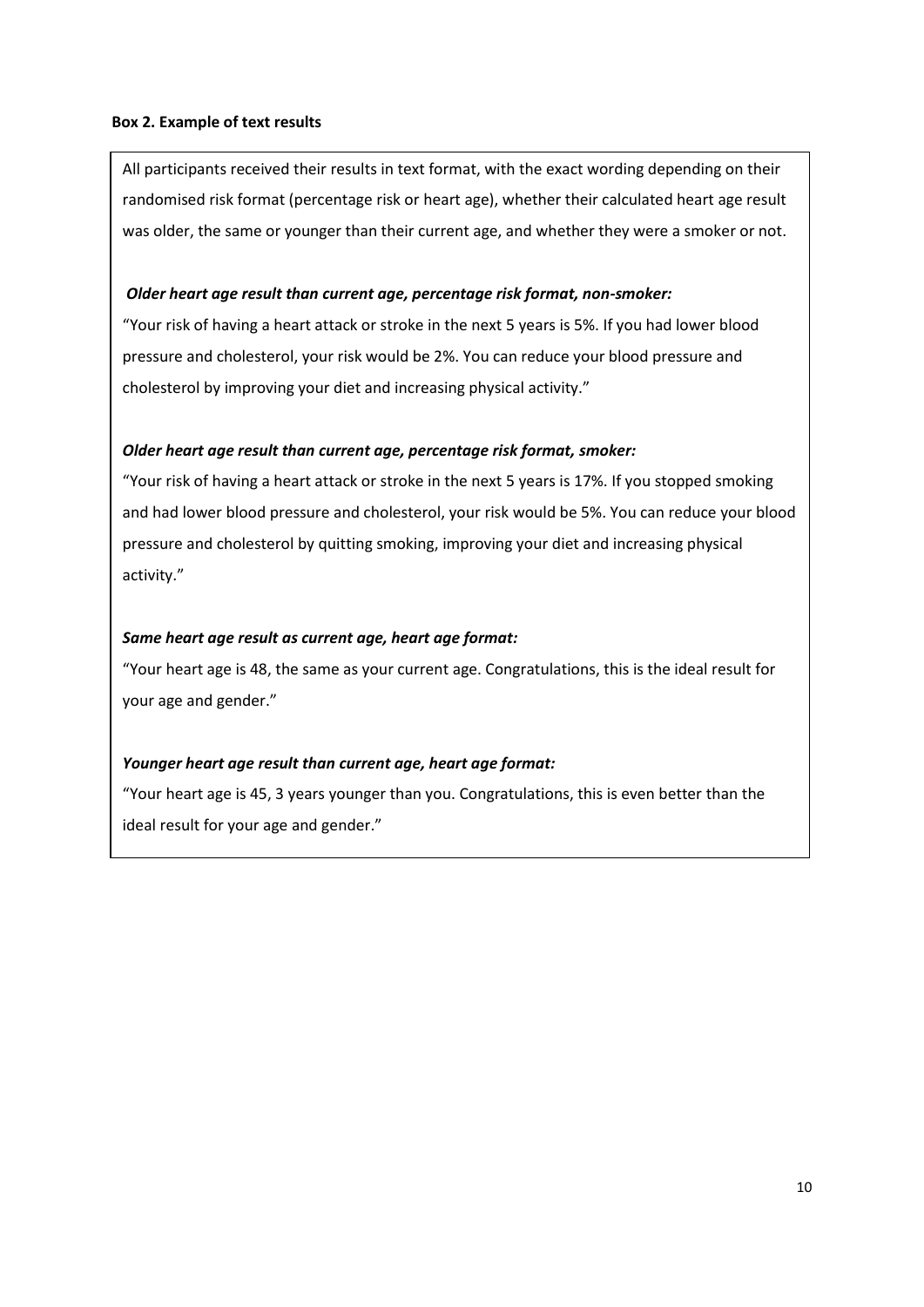#### **Outcome measures**

The question format and response options for all measures are provided in the supplementary material. Demographic, clinical and lifestyle risk factors were assessed pre-intervention. Numeracy was also assessed at this point using the validated Subjective Numeracy Scale.<sup>27</sup>

Psychological measures were assessed immediately post-intervention:

a) The primary outcome was intention to change lifestyle (improve diet, increase physical activity, stop smoking if applicable). This was assessed using a 3 item Likert scale from the Theory of Planned Behavior for each lifestyle aspect, a well-established approach in the behavioural science literature.<sup>28</sup> For example, for physical activity, participants rated the following statements from 1=strongly disagree to 7=strongly agree: I expect to do more physical activity in the next 2 weeks; I want to do more physical activity in the next 2 weeks; I intend to do more physical activity in the next 2 weeks. Average scores for each lifestyle aspect were calculated as well as the average across applicable lifestyle aspects (6 items for non-smokers, 9 items for smokers).<sup>28, 29</sup>

b) Recall of heart age or absolute risk result was assessed as correct (i.e. the exact right answer) or incorrect based on open numerical responses (and re-assessed at 2-week follow-up).

c) Risk perception was assessed as the perceived risk category that the result indicated. In line with the Australian guidelines, low was defined as a 5-year absolute risk of a CVD event <10%, moderate is 10-15% and high >15% AR. These categories were not defined for participants in the study materials, as we were interested in the participants' own impressions of their risk level, not their understanding of the categories as defined by the Australian guidelines.

d) Emotional response was assessed using a 6 item Likert scale (from 0="none of this feeling" to 10="a lot of this feeling"), with positive (hopeful, optimistic, enthusiastic;  $\alpha$ =.81) and negative (afraid, anxious, worried;  $\alpha$ =.85) subscales scored based on the average of the relevant items, used in previous research on the role of affect in health risk information seeking.<sup>30</sup>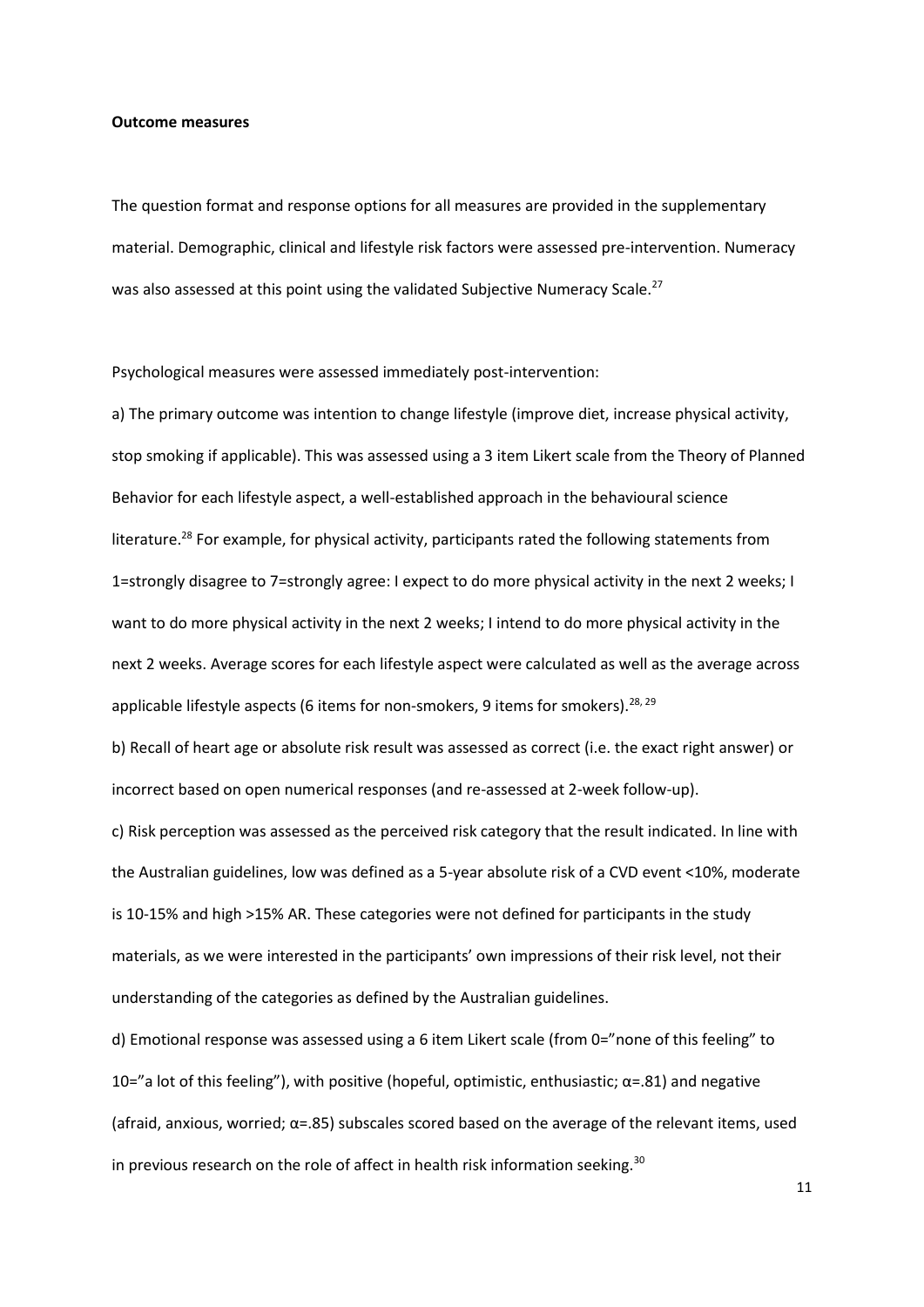e) Perceived credibility was assessed with a 4 item Likert scale (from 1="completely disagree" to 7="completely agree") scored as the average of the items (I felt that the numbers received were ''my numbers"; I found the results to be written personally for me; I felt that the information was relevant to me; I felt that the information was designed specifically for me;  $\alpha$ =.89), used in previous research on the personal relevance and believability of online health risk assessments.<sup>31</sup>

Behavioural/lifestyle measures were assessed pre- and post-intervention, and at 2 week follow-up: f) Information seeking was assessed by providing three links in randomised order at the end of the post-intervention questionnaire. Clicking on either of the two CVD-related links (to information about CVD risk and lifestyle on the Australian Heart Foundation website) was coded as a positive response; clicking on a link to Google or closing the browser was coded as a negative response, in line with the methods used in previous studies investigating online risk information seeking. $32$ g) Intention to see a GP was assessed post-intervention using a 3 item Likert scale for intention as per the primary outcome, based on the average rating for the following statements from 1=strongly disagree to 7=strongly agree: I expect to discuss my risk of heart disease with a doctor in the next 2 weeks; I want to discuss my risk of heart disease with a doctor in the next 2 weeks; I intend to discuss my risk of heart disease with a doctor in the next 2 weeks.<sup>29</sup> Participants also reported whether they had seen or made an appointment to see their GP at 2 week follow-up (response options: yes or no).

h) Smoking status was assessed pre-intervention and at 2 week follow-up with the question "Do you currently smoke cigarettes?" (response options: yes or no).

i) Physical activity was assessed pre-intervention and at 2 week follow-up using the 2Q-PA scale for moderate and vigorous physical activity, with a time scale of "in the last week" added. Adequate physical activity was defined as ≥3 vigorous sessions/week, or ≥5 moderate sessions/week, or 1-2 vigorous sessions/week plus 3-4 moderate sessions/week.<sup>33</sup>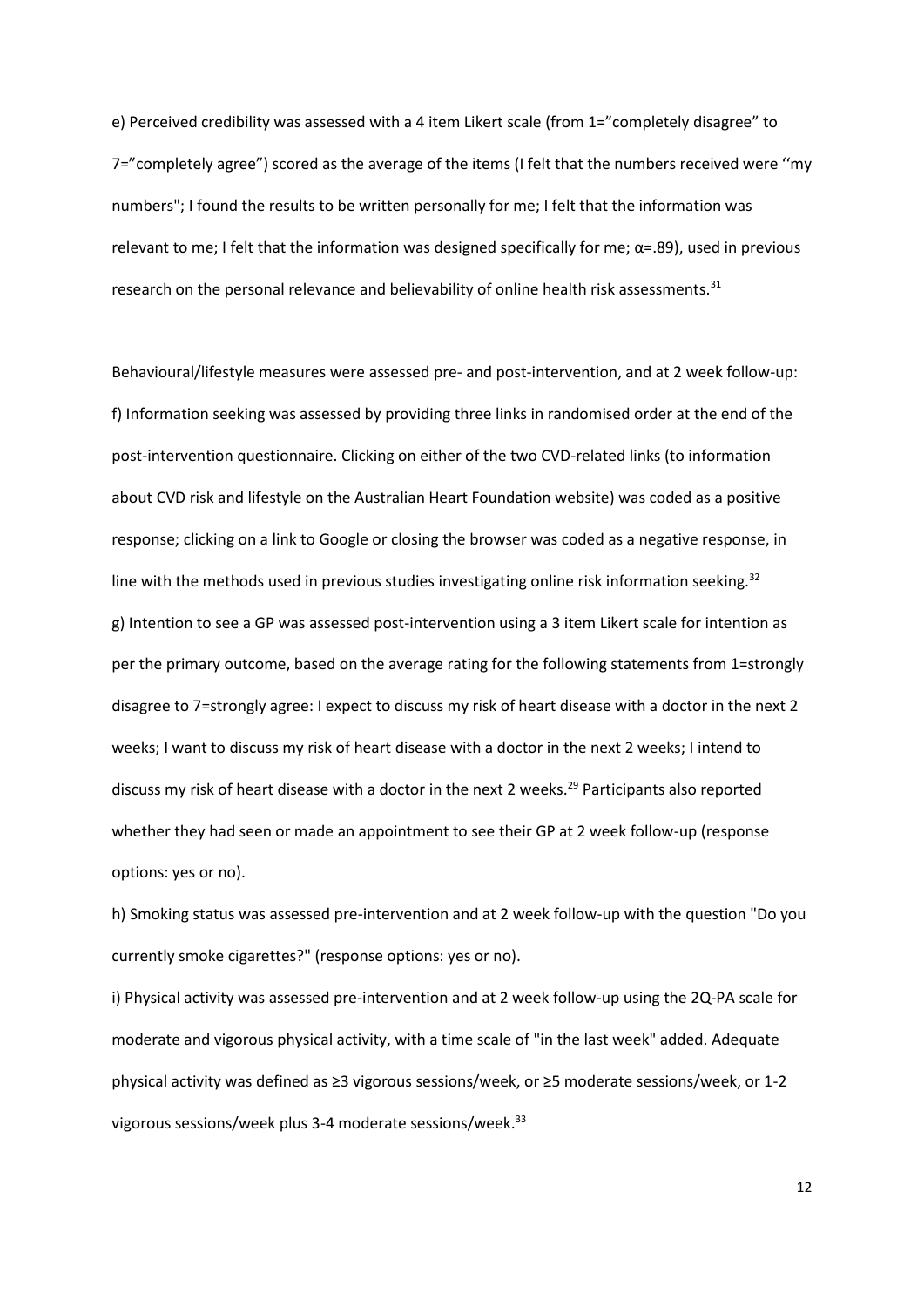j) Diet was assessed pre-intervention and at 2 week follow-up using questions from a previous study on fruit and vegetable intake, modified to be consistent with Australian guidelines and the physical activity response options. Adequate diet was defined as having at least 2 servings of fruit and 5 servings of vegetables per day in the last week. 34

k) Body mass index was calculated using self-reported height and weight measures pre-intervention with options to provide this in either metric or imperial units. Clinically impossible values were recorded as missing.

### **Analysis**

Continuous variables were described as mean (SD), or median (IQR: interquartile range) if the distributions were asymmetric. Categorical variables were summarised with percentages. The Mann-Whitney test (non-parametric) was used to compare groups across continuous outcomes, and the Chi-square test was applied to categorical outcomes. We further explored the dependence of the results on participants' calculated heart age result (younger/same versus older than current age) and numeracy by testing an interaction using logistic and quantile (for the median) regressions for categorical and continuous outcomes, respectively. Finally, we compared the differences between the group arms for the primary outcomes, adjusted for characteristics that were slightly unbalanced across the groups after randomisation, namely, gender, BMI, blood pressure assessed in the last year and having been told the cholesterol was high. For the categorical outcomes we performed the adjustment using logistic or multinomial regression and for the continuous outcomes we used quantile regressions.

The significance level for all tests was set at 0.05.

## **RESULTS**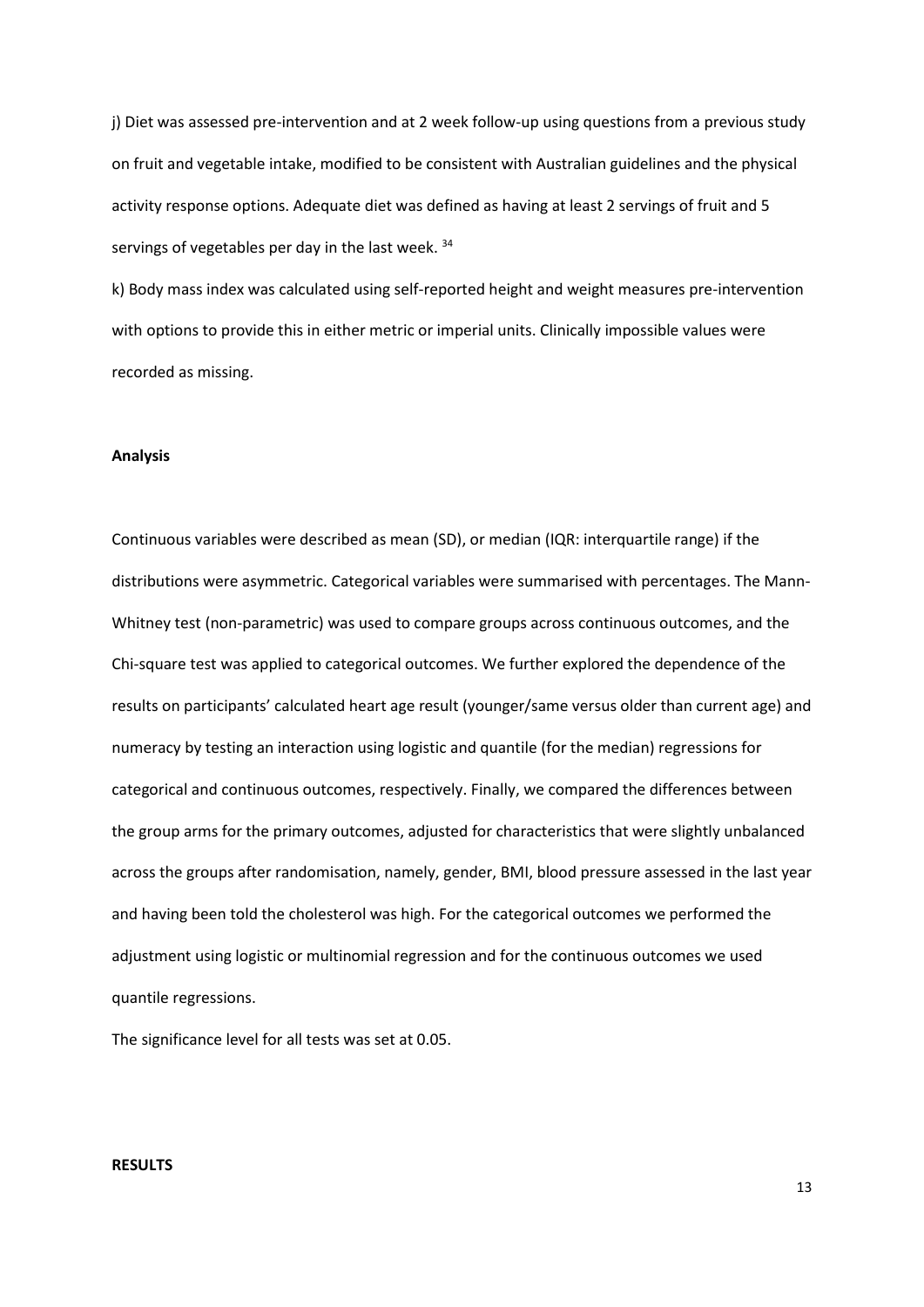Participants were recruited via email or by visiting the SSI website independently, and quotas were set to achieve equal participant numbers in each age/gender category, so an exact response rate cannot be calculated. Of 3027 people who accessed the website during the recruitment period 141 did not consent to participate, 498 did not meet the eligibility criteria, and 1783 did not complete the questionnaire before their age/gender quota was full and their eligibility data were not recorded. Recruitment was closed after 605 participants had been randomised and completed the whole questionnaire. Of these 605 participants 35 were excluded from the analyses because they specified their blood pressure and/or cholesterol values as zero, which meant the Framingham risk equation could not be calculated and they could not be shown their allocated CVD risk format. The remaining 570 participants were included in the analysis for post-intervention outcomes, of which 469 participants (82%) completed the follow-up questionnaire for 2 week outcomes. See Figure 1. Baseline characteristics and calculated risk results for those included in the post-intervention analyses are displayed in Table 1; psychological and behavioural outcomes are displayed in Table 2 and Figures 2 and 3.

#### **Participant characteristics**

The randomised groups were similar in terms of CVD risk factors with most participants having lifestyle risk factors (95% had inadequate physical activity, inadequate diet, higher than normal body mass index and/or were current smokers) but low short-term absolute risk of a CVD event (94% had 5 year absolute risk <10%). Calculated heart age was on average 3 years older than current age (57 versus 54 years) with 63% of participants across randomised groups having a higher heart age than current age, 1% having the same heart age as their current age, and 36% having a lower heart age than current age.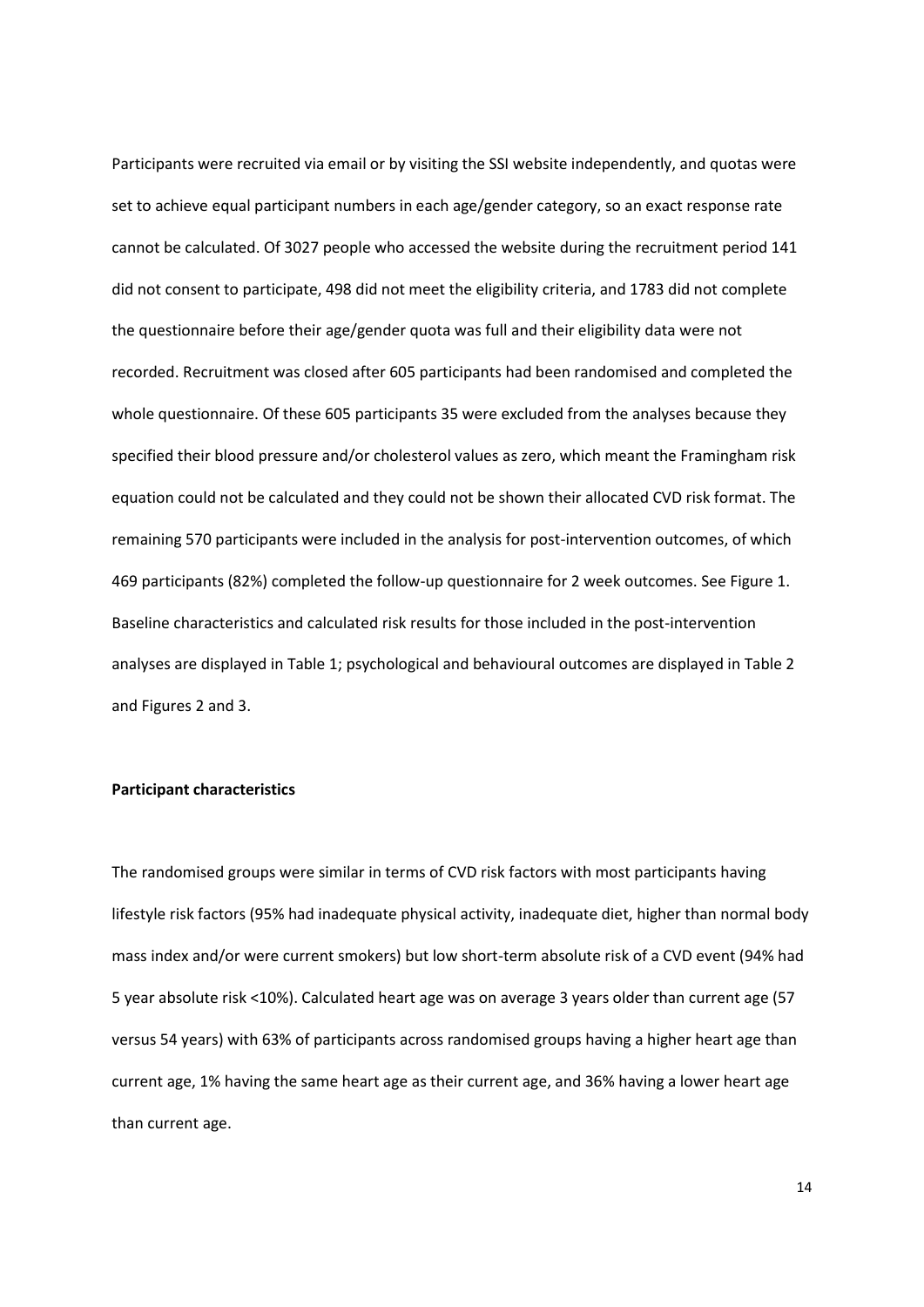#### **Primary outcome**

For intention to change lifestyle (diet, physical activity, smoking, and the average of these), there were no significant differences between the absolute risk and heart age groups (see Table 2). There were no significant interactions with numeracy, i.e., there was no evidence that differences between the groups were affected by participants' numeracy. These results did not change after adjustment for gender, BMI, blood pressure assessed in the last year or having been told the cholesterol was high.

#### **Secondary outcomes**

Several differences between the absolute risk and heart age groups were found for secondary outcomes, and there were additional subgroup differences when participants with a younger/same calculated heart age were analysed separately from participants with an older calculated heart age.

## *Recall*

The majority of participants (65%) correctly recalled their risk result immediately post-intervention, but this dropped to 24% after 2 weeks. Participants in the heart age group were more likely to correctly recall their risk result after 2 weeks compared to those in the absolute risk group across younger and older heart age results (32% versus 16%; p<0.001;). For participants with a younger or same calculated heart age compared to current age, those who received their result in heart age format were more likely to correctly recall their result post-intervention compared to those who received an absolute risk format (80% versus 63%, p=0.009). The risk format did not make a difference in post-intervention recall amongst participants with a higher calculated heart age (61% for both formats, p>0.999). As a sensitivity analysis we tested whether there was any impact on the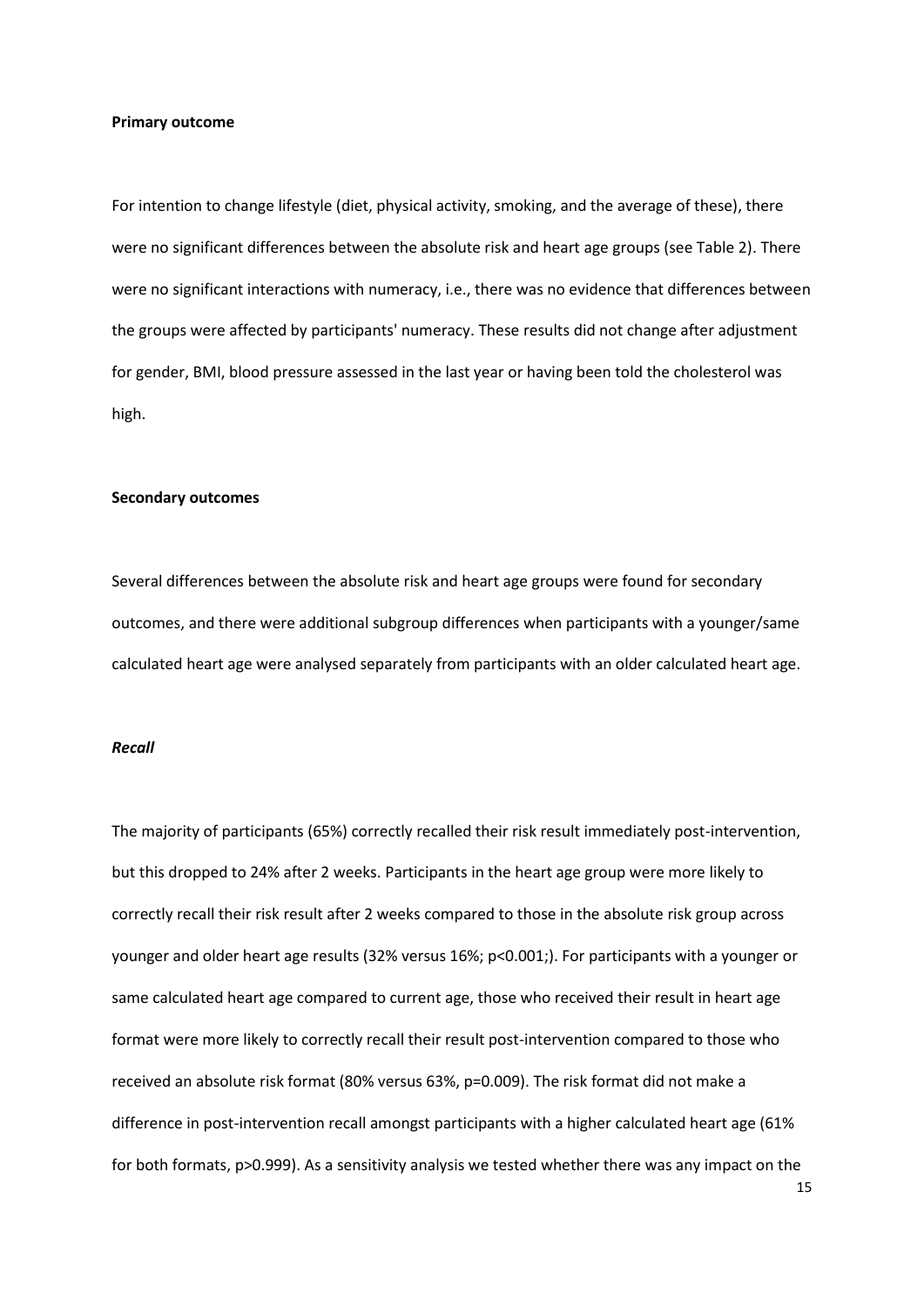recall results when a recalling margin of error was allowed for (ranging from 0.05-0.2 standard deviations). The results were similar, with recall better in the heart age condition. In fact the heart age format was further favoured since the error was much smaller in the heart age condition.

### *Risk perception*

Most participants (94%) were in the low risk category according to Australian guidelines (5-year absolute risk of a CVD event <10%), $^{21}$  but only 53% of participants in the heart age group perceived the result as indicating low risk of having a heart attack or stroke compared to 77% in the absolute risk group (p<0.001). Of the 94% low risk participants who received their risk result in absolute risk format (n=266), 78% perceived their result to be indicating low risk, 20% perceived it to be moderate risk, and 2% perceived it to be high risk. Of the low risk participants who received their risk result in heart age format (n=269) 56% perceived their result to be indicating low risk, 40% perceived it to be moderate risk, and 4% perceived it to be high risk (see Figure 2). For those with moderate/high risk the effect of heart age is unclear. There were no significant differences between risk perception and actual risk by format (p=0.071), however, the small number of cases (with only 1 high risk participant who was randomized to the absolute risk arm) limit the conclusions for this group.

#### *Emotional response*

Participants in the heart age group had a less positive emotional response (hopeful, optimistic, enthusiastic) to the risk result compared to participants in the absolute risk group (median 5.0 versus 6.0; p<0.001). Heart age also increased negative emotional response (afraid, anxious, worried) compared to absolute risk, but this difference was not statistically significant (median 3.0 versus 2.3; p=0.40; see Figure 3).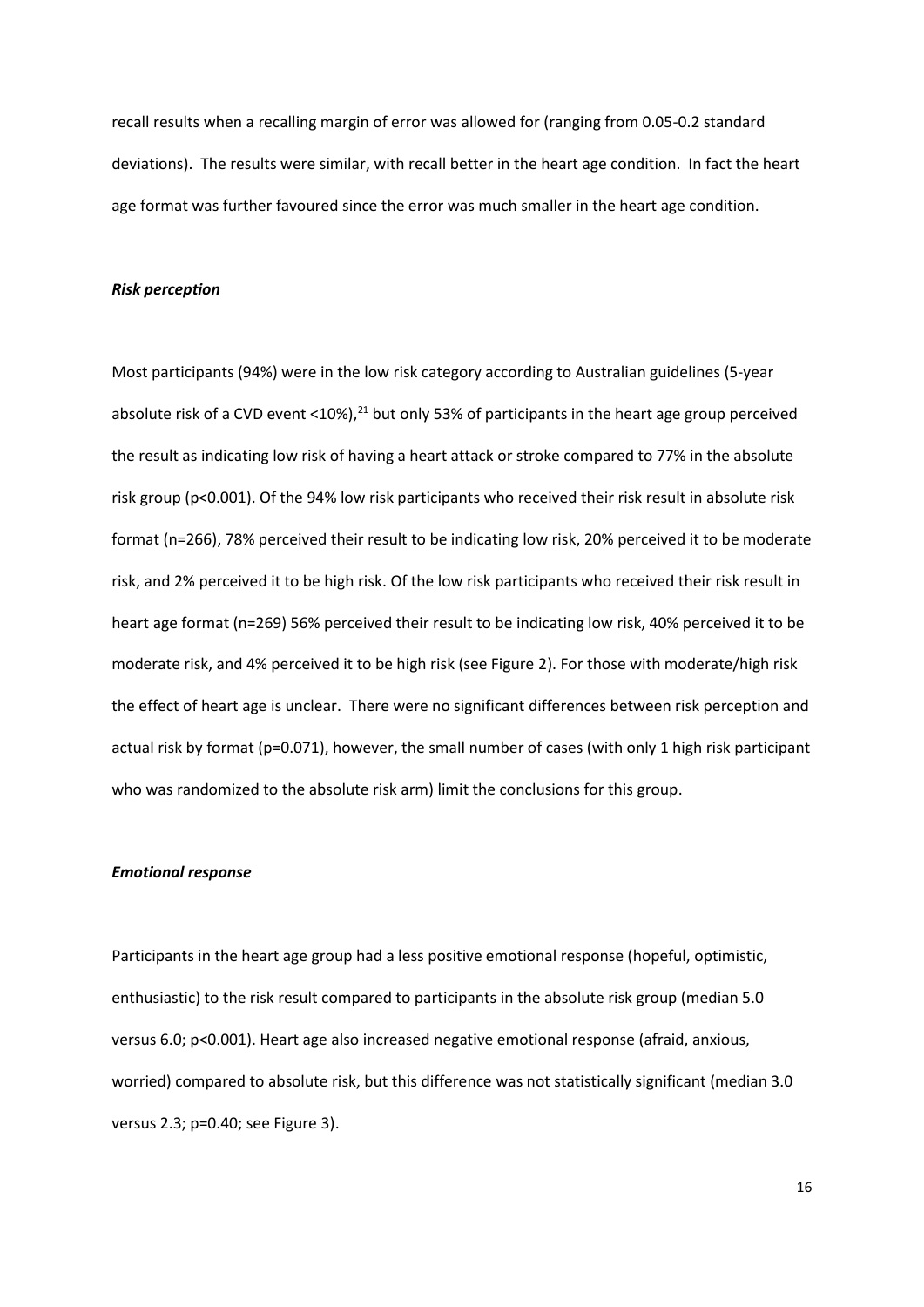#### *Perceived credibility*

Perceived credibility of the risk result (i.e. whether the results were believed/personally relevant) was lower for participants in the heart age group compared to participants in the absolute risk group (median 4.8 versus 4.3; p<0.001; see Figure 3).

### *Behavioural outcomes*

No risk format effects were found for behavioural outcomes immediately post-intervention (intention to see a GP, information seeking behaviour) or at 2 week follow-up (percentage adequate diet, adequate physical activity, smokers, GP appointment for CVD risk assessment).

[INSERT TABLES 1-2 AND FIGURES 2-3]

#### **DISCUSSION**

The results of this study indicate that online assessment of heart age is no more effective than 5 year absolute risk for increasing lifestyle change intentions and behaviour, in a general population sample with lifestyle risk factors but mostly low short-term risk of a CVD event (mean 5-year absolute risk <5% in both groups). The sample size was sufficient to assess this as the primary outcome, so the result is unlikely to be due to a lack of power, and the sample characteristics reflected the target group for heart age communication in recent clinical guidelines advocating the use of heart age.<sup>8</sup> Compared to 5-year absolute risk, heart age was more likely to be interpreted as moderate/high risk by low risk participants, decreased positive emotional response to the results, and decreased the perceived credibility of the risk assessment; however, heart age was more likely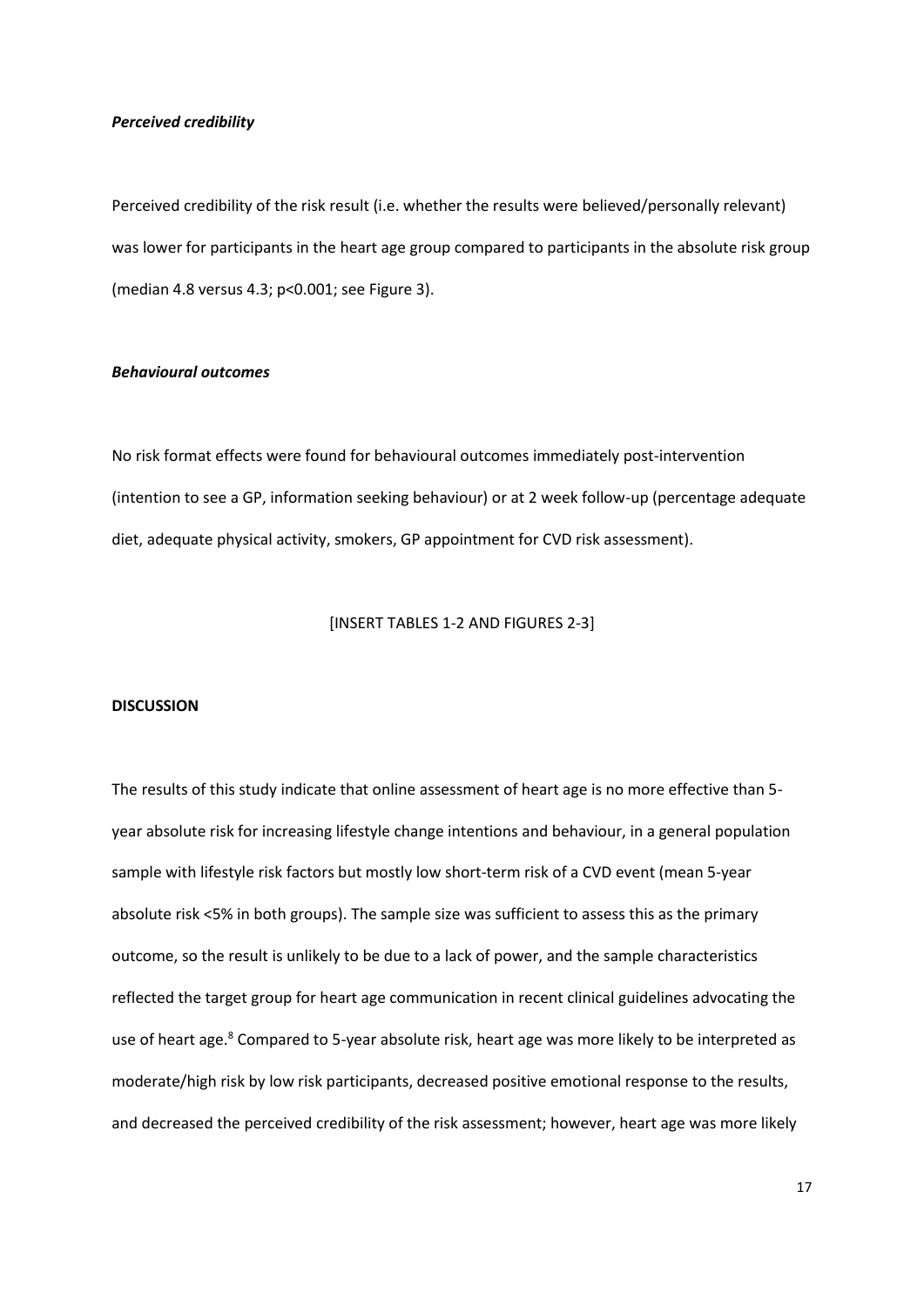to be accurately recalled after 2 weeks. These effects were found across younger and older heart age results and numeracy.

Our findings are in line with a recent experimental study that found adding heart age to salient absolute risk formats had no effect on lifestyle intentions<sup>35</sup> and contradict suggestions that it is more motivating than absolute risk in individuals with low CVD risk.<sup>8, 9, 13</sup> Five-year absolute risk is by definition a smaller number than 10-year absolute risk, and people have a tendency to ignore the base rate for probabilistic information, including the time frame of health statistics.<sup>36</sup> Moreover, people are so familiar with their own age that it stands as an available benchmark to compare heart age to. Theoretically, heart age could therefore be expected to have even more impact compared to 5-year rather than 10-year absolute risk, since the number indicating 'risk' is smaller when a 5-year time frame is used. However, our findings suggest that the prospect of a CVD event in the short-term has as much impact on lifestyle intention as the heart age format. This is supported by a previous review of absolute CVD risk formats that found shorter time frames (<10 years) increase intentions to change behaviour compared to longer time frames (10 years or more) in hypothetical studies.<sup>14</sup> The issue of low credibility identified in our previous qualitative study of online heart age calculators was also confirmed in this study: patients discredit the results of online heart age calculators, and perceive heart age as less credible than absolute risk.<sup>12</sup> The finding that heart age has more emotional impact and is more memorable than absolute risk supports previous quantitative and qualitative studies,11-13 but this did not translate into greater intentions to change lifestyle. This is in contrast to a recent Spanish trial (published after this study was conducted) that found greater reductions in lifestyle and clinical risk factors for CVD after 12 months when patients were shown an interactive heart age tool by their clinician compared to usual care or communicating 10-year absolute risk in verbal format.<sup>37</sup> The discrepancy between these findings may be explained by the presentation formats used: the heart age group in the Spanish trial viewed an interactive, computerbased heart age tool demonstrating the effect of risk factor modification during a clinical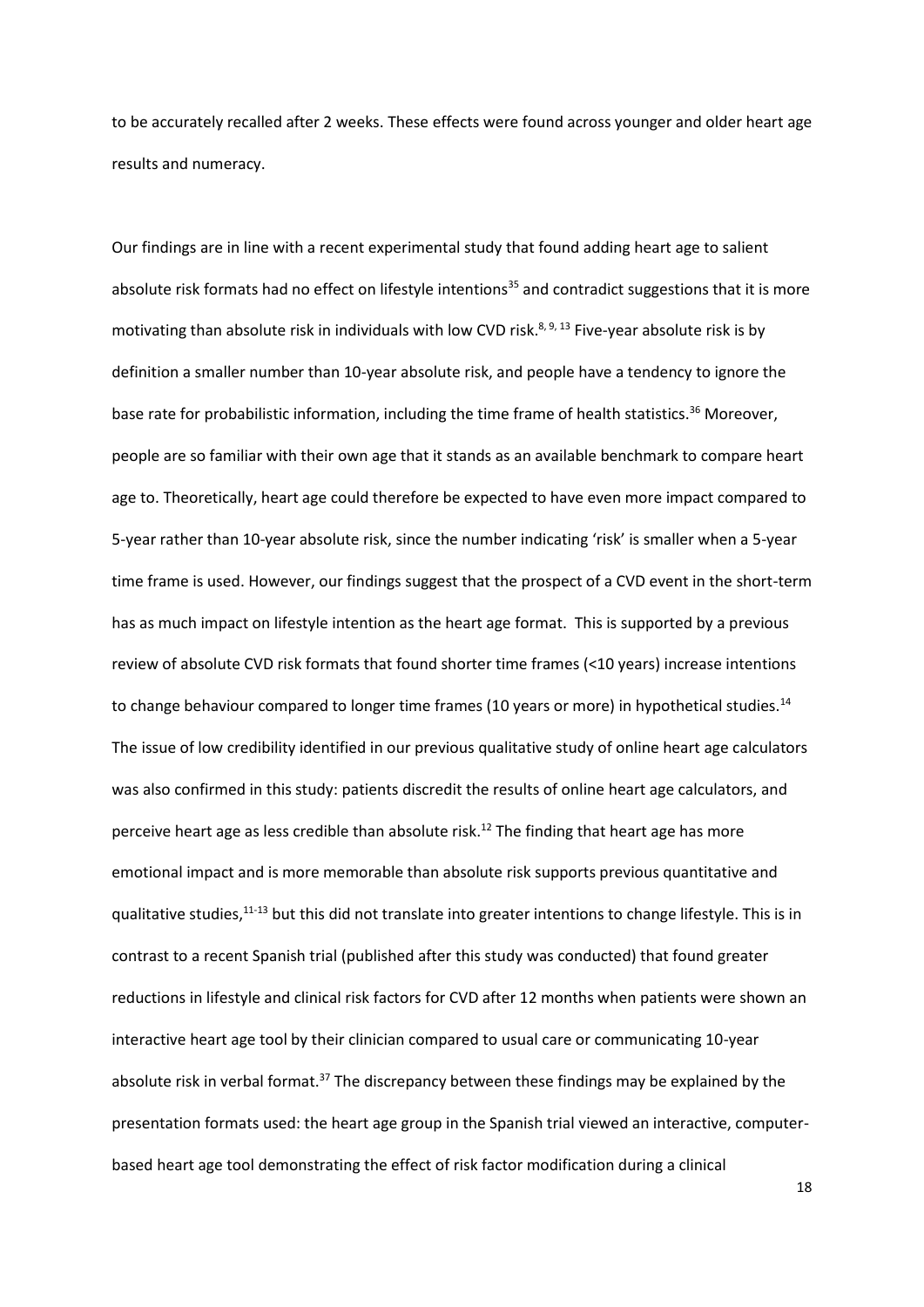consultation as well as the verbal format that the absolute risk group received (personal communication with corresponding author), so the effect may be attributed to a more compelling visual format rather than heart age per se. In the current study, the heart age and absolute risk groups viewed equivalent verbal and visual formats to enable a direct comparison (see supplementary material). Alternatively, 5-year absolute risk and heart age may both be superior to 10-year absolute risk, but no different from each other, in terms of motivation to change lifestyle. The lack of impact of numeracy in this study contributes to the mixed findings in the broader risk communication literature.<sup>18</sup>

The main clinical implication of this study is that advocating heart age as a more effective risk communication format than absolute risk may be premature. Providing a 5-year absolute risk format may be a better way to explain risk to patients, since it is more credible, does not artificially inflate risk perception, and is consistent with clinical guidelines that base lifestyle and medication recommendations on absolute risk thresholds. $1$  On the other hand, heart age is recalled better, and assessment by a clinician may ameliorate the reduced credibility for heart age when provided via an online calculator. Assessment of heart age in a clinical consultation could also provide an opportunity to correct inaccurate risk perception and clearly explain the difference between short term risk (e.g. 5-year risk of a CVD event) and lifetime risk (reflected by the heart age concept). An additional benefit could be improved use of the absolute risk guidelines by GPs, if communicating heart age rather than absolute risk drives greater confidence in using the guidelines.<sup>10</sup> Although these guidelines are targeted at clinicians, the online CVD risk and heart age calculators that support them are publicly available [\(www.jbs3risk.com;](http://www.jbs3risk.com/) [www.knowyournumbers.co.nz\)](http://www.knowyournumbers.co.nz/). Such health risk calculators are widely available online and used by consumers without clinician involvement, $38$  so effective CVD risk communication formats for both clinical and online settings are needed.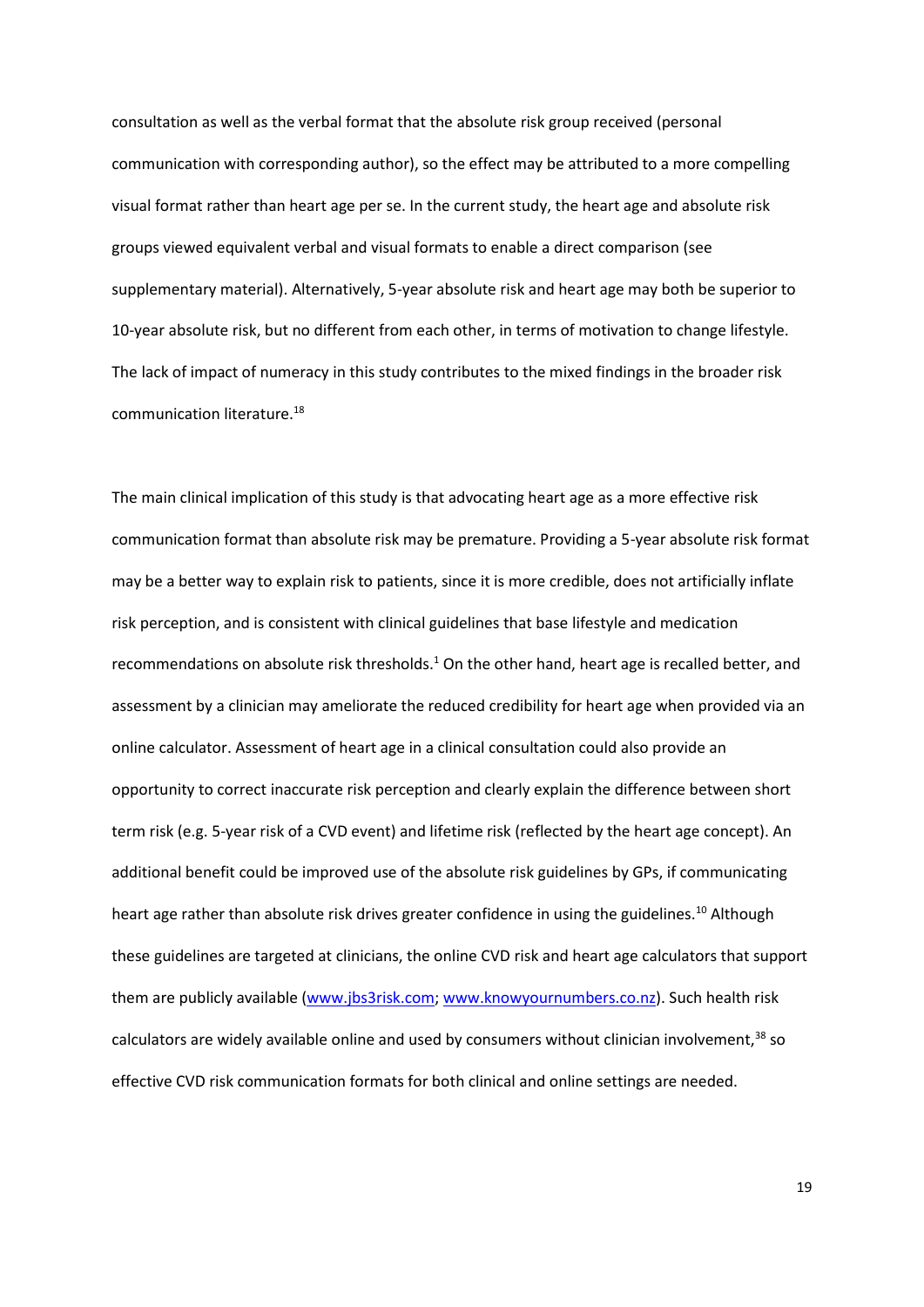The strengths of this study include a rigorous experimental design specifically testing heart age alone against 5-year absolute risk alone using equivalent verbal and visual formats, inclusion of a follow-up time point to assess behaviour change as well as psychological outcomes, and a national sample in the target group for heart age communication (i.e. lifestyle risk factors but low short-term risk of a CVD event). The limitations include the use of a static online format, which may not be as impactful as an interactive website or clinician communication during a consultation, the use of information seeking behaviour as a proxy for actual behaviour, the fact that we only included computer-literate participants and self-reported outcomes, and the need to exclude some participants due to inaccurate self-reported risk factor data.

The findings of this study could be extended by comparing the effect of communicating heart age versus 5-year absolute risk in clinical consultations using equivalent verbal and visual formats. Clinician involvement in communicating heart age may prevent the reduction in credibility and inaccurate risk perception found in this study, and exploratory analyses of risk and illness perceptions suggest that heart age may be useful in specific situations (see supplementary material). Further research is required to better understand the impact of the different formats on participants at moderate and high CVD risk since the majority of participants in this study were at low risk. Research should also confirm whether: 1) communicating text-based heart age or adding a bar graph to absolute risk is beneficial when GPs want to increase risk and illness perceptions for patients with low short-term absolute risk but lifestyle risk factors; 2) communicating younger heart age is beneficial for reducing risk perceptions amongst anxious low risk patients, without demotivating good lifestyle behaviours; and 3) our findings hold when using different time horizons. Alternative ways to explain the difference between short-term and lifetime risk, and the relationship between heart age and absolute risk, could also be explored. Since the benefits of lifestyle are not restricted to CVD, less specific age-related formats such as 'biological age' or 'real age' may also be helpful for motivating lifestyle change without inflating CVD risk perception.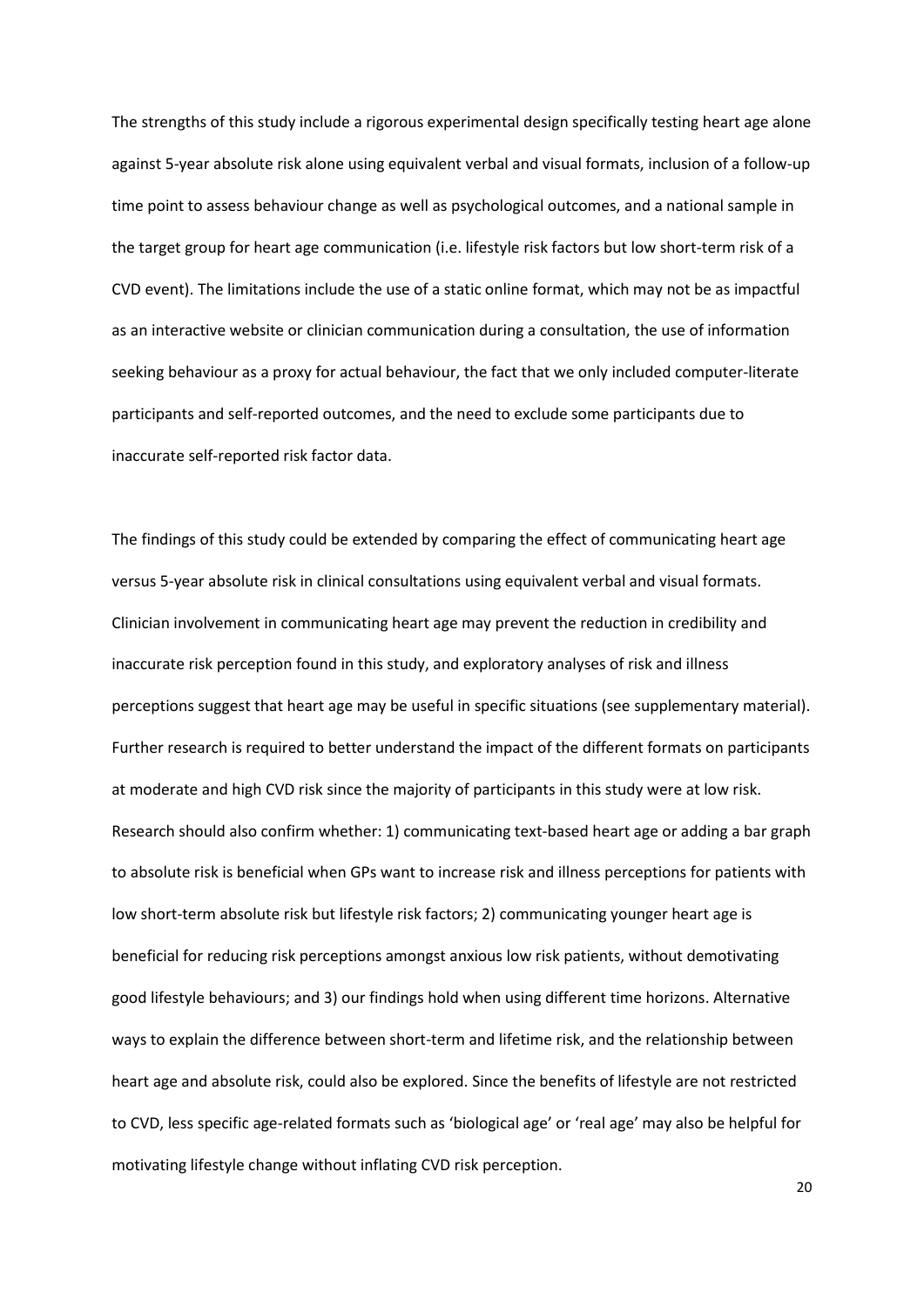This study found that heart age was more memorable and had more emotional impact than 5-year absolute risk, but there was no benefit with respect to changing lifestyle intentions or behaviour. Communicating 5-year absolute risk may be the better approach, since it is more credible, avoids inflating risk perception, and is consistent with clinical guidelines that base lifestyle and medication recommendations on absolute risk thresholds.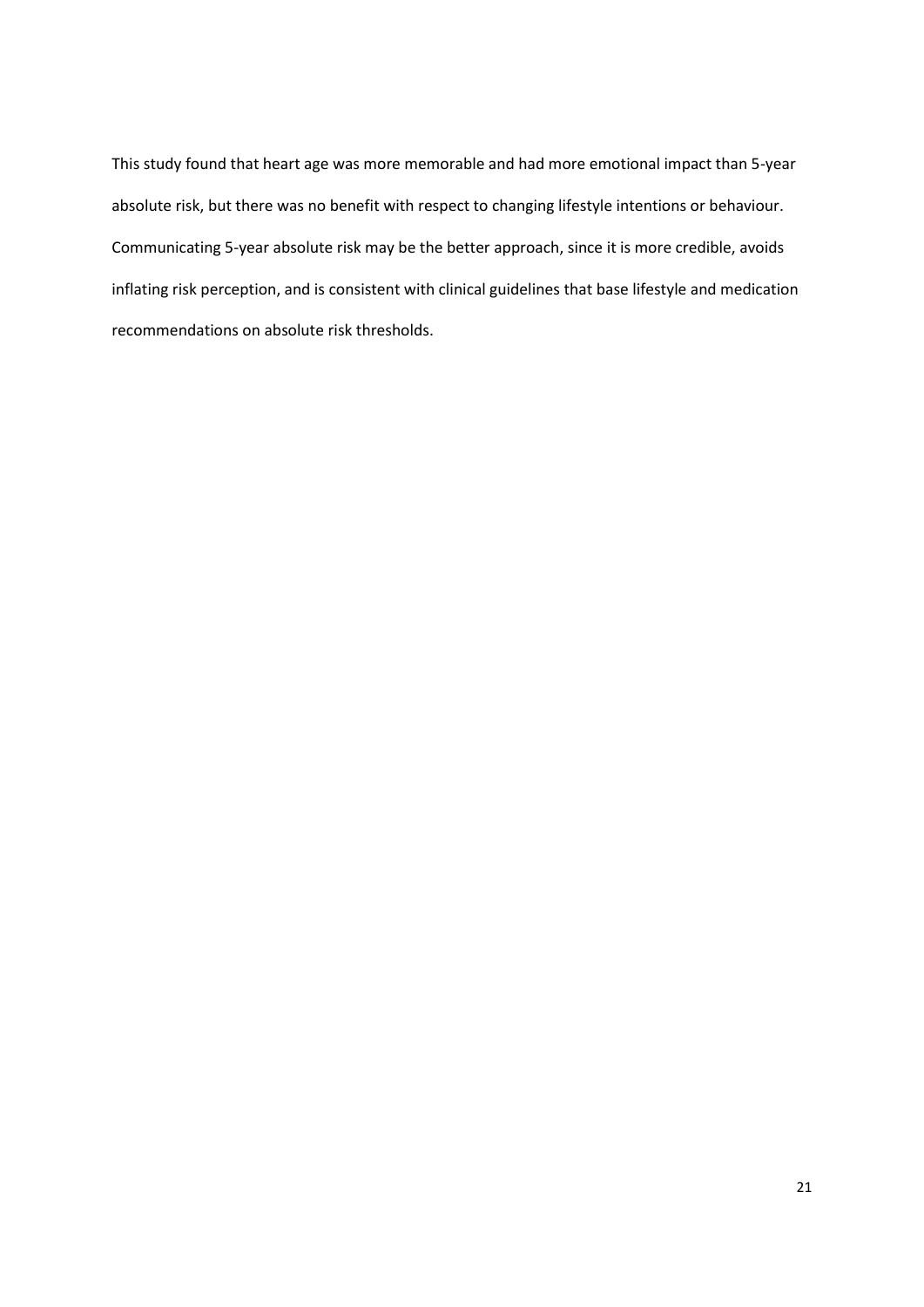## **Acknowledgements**

The authors would like to thank the participants, Nasser Bin Dhim for programming the experiment, and Dora Eflin for assistance with recruitment.

## **Author contributions**

Author contribution were as follows: study design (CB, JJ, BN, LI , AT, PG, JD, KM), recruitment (CB, SM), data collection (CB), analysis (CB, AT), interpretation (CB, JJ, BN, LI, AT, PG, JD, SM, KM), drafting (CB) and revising the manuscript (CB, JJ, BN, LI, AT, PG, JD, SM, KM). All authors approved the final version of the manuscript.

# **Ethical approval**

Ethical approval for the study was obtained through the Human Research Ethics Committee of The University of Sydney (Protocol No. 2013/914). Participation was anonymous.

## **Competing interests**

The authors declare they have no conflicts of interest.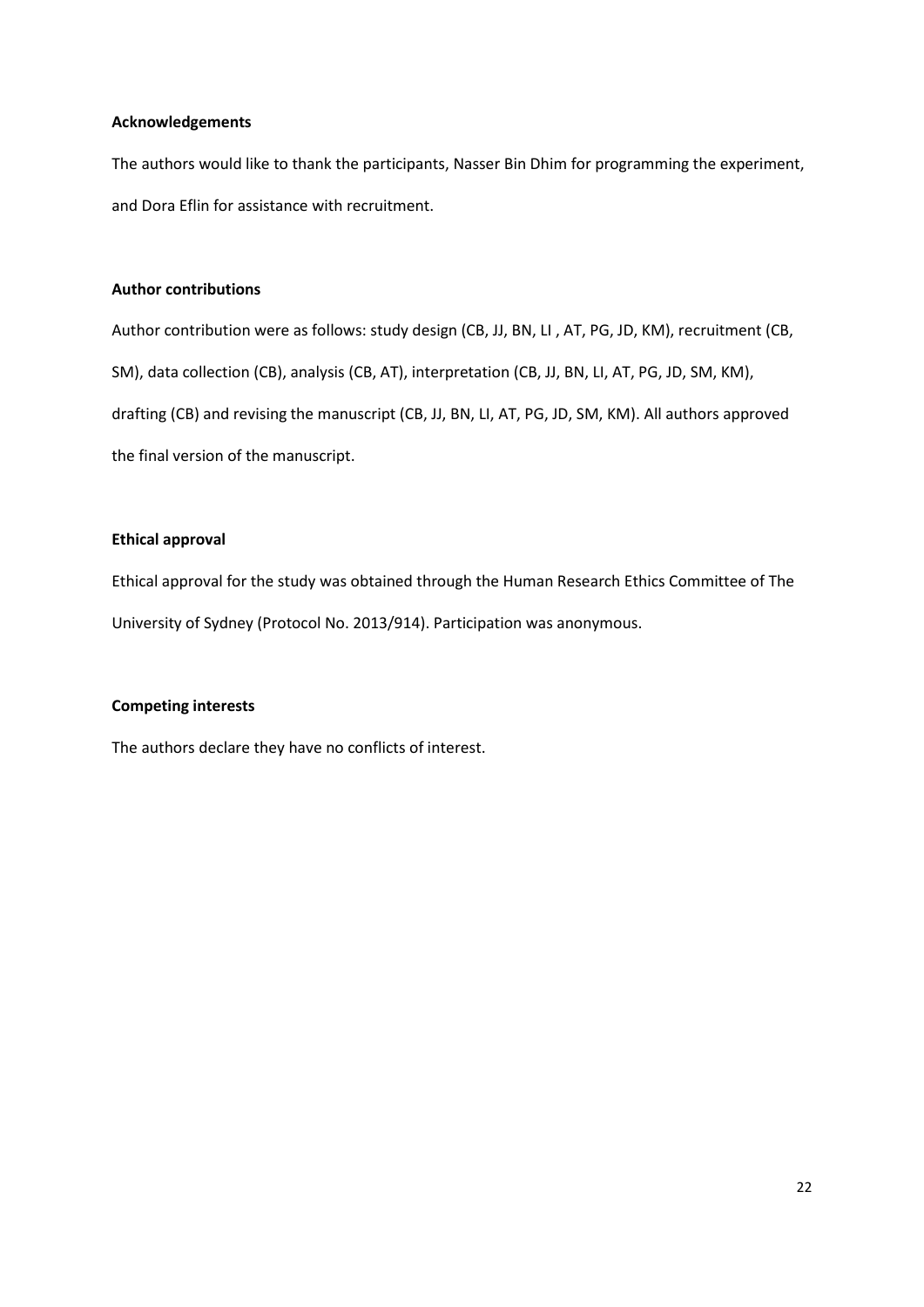#### **REFERENCES**

- 1. Ferket BS, Colkesen EB, Visser JJ, Spronk S, Kraaijenhagen RA, Steyerberg EW, et al. Systematic review of guidelines on cardiovascular risk assessment: Which recommendations should clinicians follow for a cardiovascular health check? Arch Intern Med. 2010;170(1):27-40.
- 2. Sposito AC, Ramires JAF, Jukema JW, Molina JC, Silva PMD, Ghadanfar MM, et al. Physicians' attitudes and adherence to use of risk scores for primary prevention of cardiovascular disease: Cross-sectional survey in three world regions. Curr Med Res Opin. 2009;25(5):1171-78.
- 3. Hobbs FDR, Jukema JW, Da Silva PM, McCormack T, Catapano AL. Barriers to cardiovascular disease risk scoring and primary prevention in Europe. QJM 2010;103(10):727-39.
- 4. Akl EA, Oxman AD, Herrin J, Vist GE, Terrenato I, Sperati F, et al. Using alternative statistical formats for presenting risks and risk reductions. Cochrane Database Syst Rev. 2011;(3):CD006776.
- 5. Visschers VHM, Meertens RM, Passchier WWF, de Vries NNK. Probability information in risk communication: A review of the research literature. Risk Anal. 2009;29(2):267-87.
- 6. Bonner C, Jansen J, McKinn S, Irwig L, Doust J, Glasziou P, et al. General practitioners' use of different cardiovascular risk assessment strategies: A qualitative study. Med J Aust. 2013;199(7):485-89.
- 7. Bonner C, Jansen J, McKinn S, Irwig L, Doust J, Glasziou P, McCaffery K. Communicating cardiovascular disease risk: An interview study of general practitioners' use of absolute risk within tailored communication strategies. BMC Fam Pract. 2014;15:106.
- 8. Joint British Societies Board. Joint British Societies' consensus recommendations for the prevention of cardiovascular disease (JBS3). Heart. 2014;100:1-67.
- 9. Wells S, Kerr A, Eadie S, Wiltshire C, Jackson R. 'Your Heart Forecast': A new approach for describing and communicating cardiovascular risk? Heart. 2010;96(9):708-13.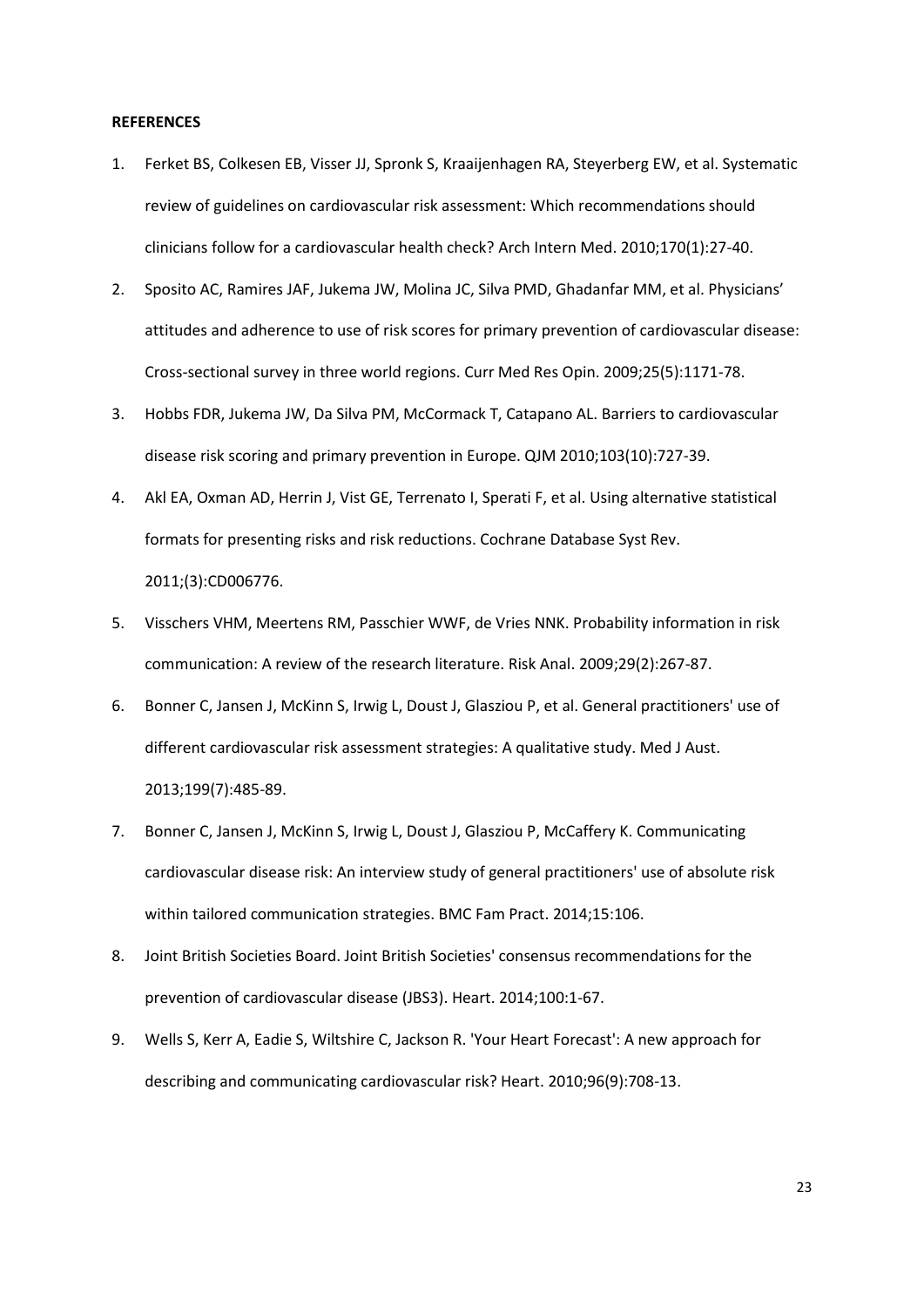- 10. Wells S, Kerr A, Broadbent E, MacKenzie C, Cole K, McLachlan A. Does Your Heart Forecast help practitioner understanding and confidence with cardiovascular disease risk communication? J Prim Health Care. 2011;3(1):4-9.
- 11. Goldman RE, Parker DR, Eaton CB, Borkan JM, Gramling R, Cover RT, et al. Patients' perceptions of cholesterol, cardiovascular disease risk, and risk communication strategies. Ann Fam Med. 2006;4(3):205-12.
- 12. Bonner C, Jansen J, Newell BR, Irwig L, Glasziou P, Doust J, et al. I don't believe it, but I'd better do something about it: Patient experiences of online heart age risk calculators. J Med Internet Res. 2014;16(4).
- 13. Soureti A, Hurling R, Murray P, van Mechelen W, Cobain M. Evaluation of a cardiovascular disease risk assessment tool for the promotion of healthier lifestyles. Eur J Cardiovasc Prev Rehabil. 2010;17(5):519-23.
- 14. Waldron CA, van der Weijden T, Ludt S, Gallacher J, Elwyn G. What are effective strategies to communicate cardiovascular risk information to patients? A systematic review. Patient Educ Couns. 2011;82(2):169-81.
- 15. Grover SA, Lowensteyn I, Joseph L, Kaouache M, Marchand S, Coupal L, et al. Patient knowledge of coronary risk profile improves the effectiveness of dyslipidemia therapy: The CHECK-UP study: A randomized controlled trial. Arch Intern Med. 2007;167(21):2296-303.
- 16. Parkes G, Greenhalgh T, Griffin M, Dent R. Effect on smoking quit rate of telling patients their lung age: The Step2quit randomised controlled trial. BMJ. 2008;336(7644):598-600.
- 17. Lipkus IM. Numeric, verbal, and visual formats of conveying health risk: Suggested best practices and future recommendations. Med Decis Making. 2007;27:696-713.
- 18. Trevena LJ, Zikmund-Fisher BJ, Edwards A, Gaissmaier W, Galesic M, Han PKJ, et al. Presenting quantitative information about decision outcomes: A risk communication primer for patient decision aid developers. BMC Med Informatics Decis Making. 2013;13(Suppl 2):S7.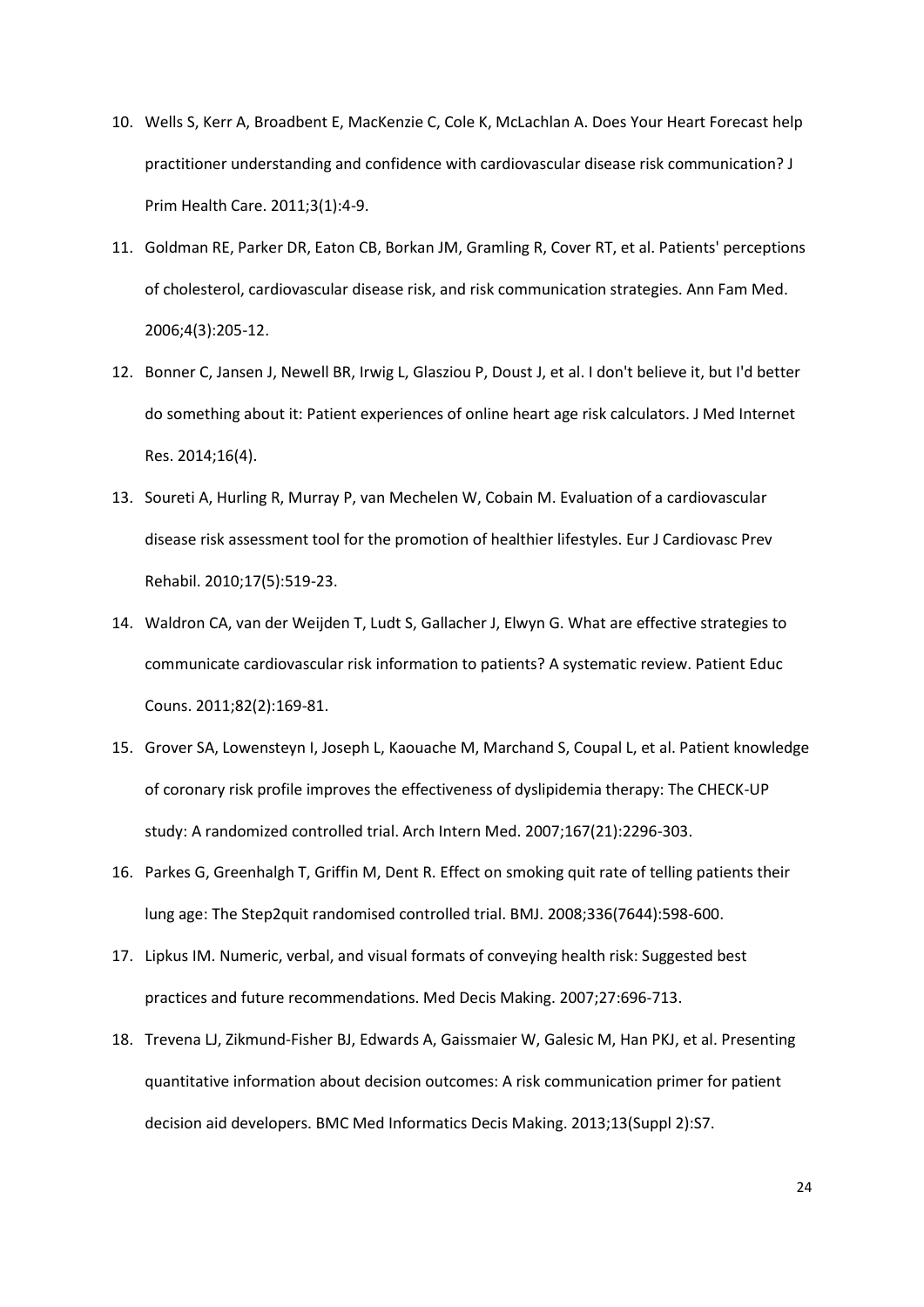- 19. Garcia-Retamero R, Galesic M. Who profits from visual aids: Overcoming challenges in people's understanding of risks. Social Science & Medicine. 2010;70:1019-1025.
- 20. Garcia-Retamero R, Galesic M, Gigerenzer G. Do icon arrays help reduce denominator neglect? Med Decis Making. 2010;30:672-684.
- 21. National Vascular Disease Prevention Alliance (NVDPA). Guidelines for the management of absolute cardiovascular disease risk. Approved by the National Health and Medical Research Council (NHMRC), 2012. ISBN: 978-0-9872830-1-6.
- 22. Dillard AJ, Ferrer RA, Ubel PA, Fagerlin A. Risk perception measures' associations with behavior intentions, affect, and cognition following colon cancer screening messages. Health Psychol. 2012;31:106-113.
- 23. Cameron LD. Illness risk representations and motivations to engage in protective behavior: The case of skin cancer risk. Psychol Health. 2008;23:91-112.
- 24. Lee TJ, Cameron LD, Wunsche B, Stevens C. A randomized trial of computer-based communications using imagery and text information to alter representations of heart disease risk and motivate protective behaviour. Brit J Health Psychol. 2011;16:72-91.
- 25. Anderson K, Odell P, Wilson P, Kannel W. Cardiovascular disease risk profiles. Am Heart J. 1991;121:293-298.
- 26. Dunstan DW, Zimmet PZ, Welborn TA, Cameron AJ, Shaw J, de Courten M, et al. The Australian Diabetes, Obesity and Lifestyle Study (AusDiab): Methods and response rates. Diabetes Res Clin Pract. 2002;57:119-129.
- 27. Fagerlin A, Zikmund-Fisher BJ, Ubel PA, Jankovic A, Derry HA, Smith DM. Measuring numeracy without a math test: Development of the subjective numeracy scale. Med Decis Making. 2007;27:672-680.
- 28. Armitage C, Conner M. Efficacy of the theory of planned behaviour: A meta-analytic review. Brit J Social Psychol. 2001;40:471-499.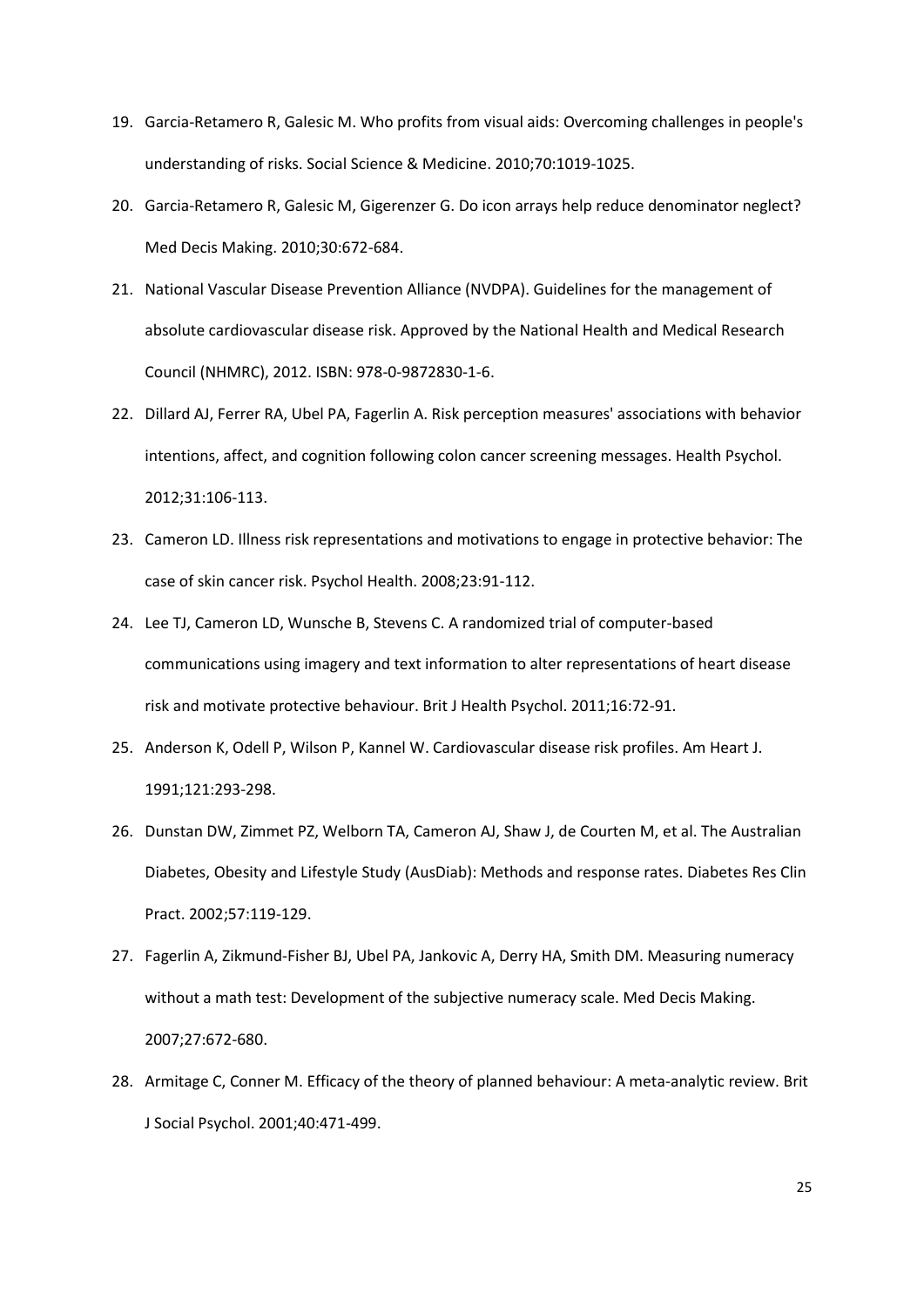- 29. Francis J, Eccles M, Johnston M, Walker A, Grimshaw J, Foy R, et al. Constructing questionnaires based on the theory of planned behaviour: A manual for health services researchers. Newcastle upon Tyne, UK: Centre for Health Services Research, University of Newcastle upon Tyne. 2004.
- 30. Catellier JRA, Yang ZJ. Trust and affect: How do they impact risk information seeking in a health context? J Risk Res. 2012;15(8):897-911.
- 31. Scherer LD, Ubel PA, McClure J, Greene SM, Alford SH, Holtzman L, et al. Belief in numbers: When and why women disbelieve tailored breast cancer risk statistics. Patient Educ Couns. 2013;92(2):253-259.
- 32. Kievik M, ter Huurne EFJ, Gutteling JM. The action suited to the word? Use of the framework of risk information seeking to understand risk-related behaviors. J Risk Res. 2012;15:131-147.
- 33. Smith BJ, Marshall AL, Huang N. Screening for physical activity in family practice: Evaluation of two brief assessment tools. Am J Prev Med. 2005;29:256-264.
- 34. O'Hara BJ, Phongsavan P, Venugopal K, Eakin EG, Eggins D, Caterson H, et al. Effectiveness of Australia's Get Healthy Information and Coaching Service: Translational research with population wide impact. Prev Med. 2012;55(4):292-98.
- 35. Witteman HO, Fuhrel-Forbis A, Wijeysundera HC, Exe N, Dickson M, Holtzman L, et al. Animated randomness, avatars, movement, and personalization in risk graphics. J Med Internet Res. 2014;16(3):294-313 (Multimedia Appendix 3).
- 36. Bonner C, Newell BR. How to make a risk seem riskier: The ratio bias versus construal level theory. Judgm Decis Making. 2008;3:411-416.
- 37. Lopez-Gonzalez AA, Aguilo A, Frontera M, Bennasar-Veny M, Campos I, Vicente-Herrero T, et al. Effectiveness of the Heart Age tool for improving modifiable cardiovascular risk factors in a Southern European population: A randomized trial. Eur J Prev Cardiol. In press.
- 38. Harle CA, Downs JS, Padman R. A clustering approach to segmenting users of internet-based risk calculators. Methods Inf Med. 2011;50(3):244-252.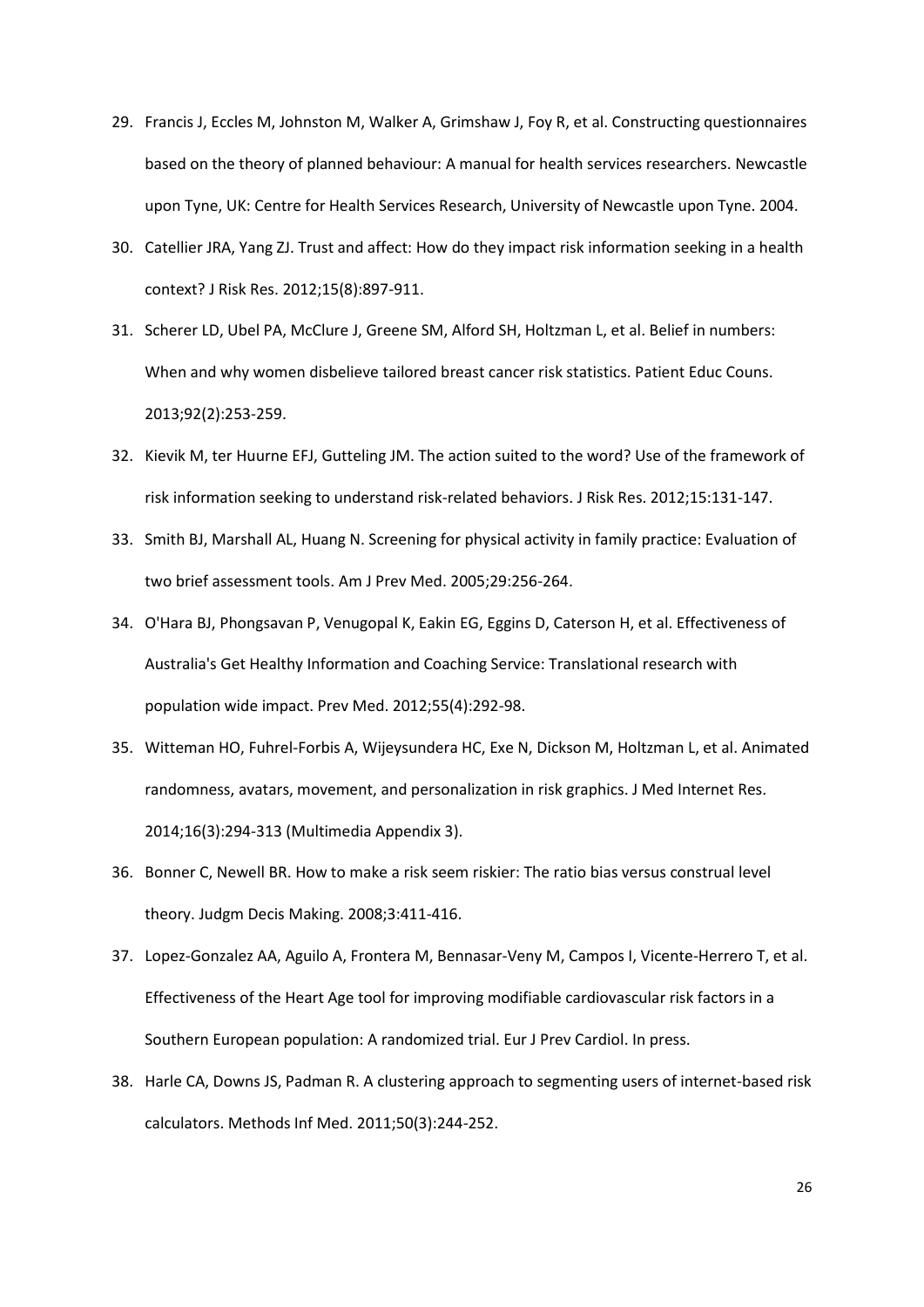|                                                                     | Table 1. Participant characteristics and risk results by randomised risk format (n= 570) |                        |  |  |
|---------------------------------------------------------------------|------------------------------------------------------------------------------------------|------------------------|--|--|
|                                                                     | <b>Absolute risk</b><br>$(n=281)$                                                        | Heart age<br>$(n=289)$ |  |  |
| Demographic risk factors                                            |                                                                                          |                        |  |  |
| Age, mean (SD)                                                      | 54(6)                                                                                    | 54 (6)                 |  |  |
| Male, $n$ (%)                                                       | 134 (48)                                                                                 | 153 (53)               |  |  |
| Aboriginal or Torres Strait Islander, n (%)                         | 3(1)                                                                                     | 4(1)                   |  |  |
| Numeracy, median (IQR)                                              | 4.3<br>$(3.4 - 5.0)$                                                                     | 4.4<br>$(3.6 - 5.0)$   |  |  |
| Lifestyle risk factors                                              |                                                                                          |                        |  |  |
| Body mass index (pre-intervention), n (%)                           |                                                                                          |                        |  |  |
| Underweight                                                         | 10(4)                                                                                    | 12(4)                  |  |  |
| Normal                                                              | 95 (34)                                                                                  | 106 (37)               |  |  |
| Overweight                                                          | 92 (33)                                                                                  | 99 (34)                |  |  |
| Obese                                                               | 81 (29)                                                                                  | 70 (25)                |  |  |
| Smoker (pre-intervention), n (%)                                    | 69 (25)                                                                                  | 72 (25)                |  |  |
| Cigarettes per day (pre-intervention), median (IQR)                 | 15<br>$(10 - 20)$                                                                        | 15<br>$(10 - 25)$      |  |  |
| Adequate diet <sup>*</sup> (pre-intervention), n (%)                | 50 (18)                                                                                  | 51 (18)                |  |  |
| Adequate physical activity <sup>†</sup> (pre-intervention), $n$ (%) | 124 (44)                                                                                 | 128 (44)               |  |  |
| <b>Clinical risk factors</b>                                        |                                                                                          |                        |  |  |
| BP assessed in last year, n (%)                                     | 207 (74)                                                                                 | 197 (68)               |  |  |
| Told BP raised by health professional, n (%)                        | 45 (16)                                                                                  | 42 (15)                |  |  |
| Cholesterol assessed in last year, n (%)                            | 144 (51)                                                                                 | 142 (49)               |  |  |
| Told cholesterol raised by health professional, n (%)               | 44 (16)                                                                                  | 61 (21)                |  |  |
| Systolic BP (value/estimate), mean (SD)                             | 122(11)                                                                                  | 121(9)                 |  |  |
| Cholesterol ratio (value/estimate), mean (SD)                       | 3.8(0.7)                                                                                 | 3.8(0.7)               |  |  |
| <b>Calculated risk results</b>                                      |                                                                                          |                        |  |  |
| 5-year absolute CVD risk, mean (SD)                                 | 4.3(3.1)                                                                                 | 4.3(3.0)               |  |  |
| 5-year absolute CVD risk category, n (%)                            |                                                                                          |                        |  |  |
| Low risk (<10%)                                                     | 266 (95)                                                                                 | 269 (93)               |  |  |
| Moderate risk (10-15%)                                              | 14 (5)                                                                                   | 20(7)                  |  |  |
| High risk (>15%)                                                    | 1(0)                                                                                     | 0(0)                   |  |  |
| Heart age, mean (SD)                                                | 57 (11)                                                                                  | 57 (10)                |  |  |
| Lower heart age than current age, $n$ (%)                           | 107 (38)                                                                                 | 100 (35)               |  |  |
| Same heart age as current age, n (%)                                | 3(1)                                                                                     | 4(1)                   |  |  |
| Higher heart age than current age, $n$ (%)                          | 171 (61)                                                                                 | 185 (64)               |  |  |

\* ≥2 servings of fruit and ≥5 servings of vegetable per day, in the last week; † ≥3 vigorous sessions, or ≥5 moderate sessions, or 1-2 vigorous sessions plus 3-4 moderate sessions, in the last week

IQR: interquartile range; BP: blood pressure; CVD: cardiovascular disease